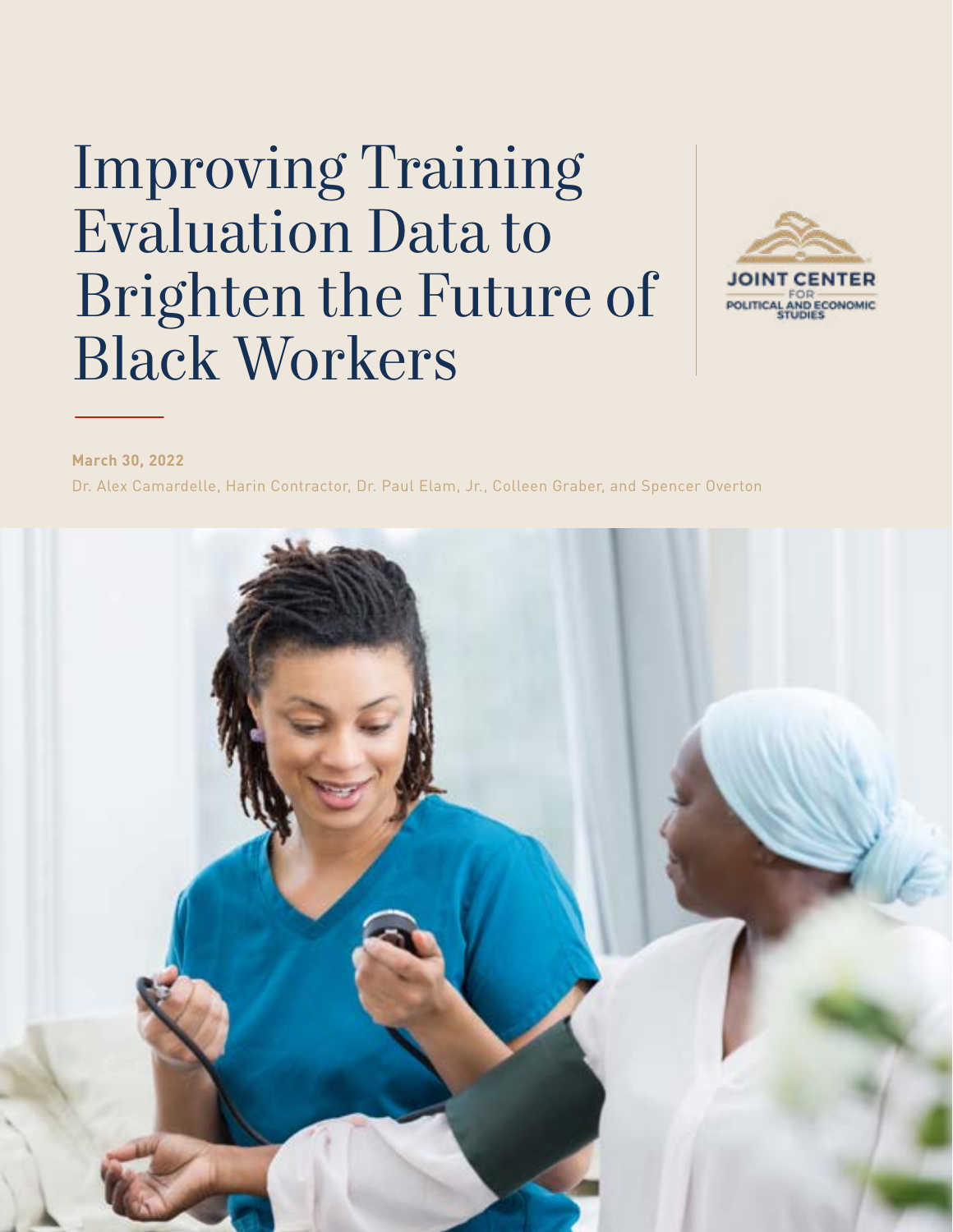

# TABLE OF CONTENTS

| 4<br>Introduction<br>Training as a Tool to Increase Economic Opportunity<br>6<br>for Black Workers<br>Analysis of Workforce Program Evaluation Practices<br>8<br>Methodology<br>Findings: Too Few Evaluations Analyze Training Program<br>Impact by Race<br>Recommendations for Disaggregating and Analyzing<br>12<br>Program Data by Race<br>Disaggregate Data by Race to Better Understand Program<br>Effectiveness<br>Use Various Approaches to Analyze Data by Race<br>Use Data Responsibly<br>Appendix<br>Details on Four Programs with Positive Outcomes for<br><b>Black Participants</b><br>An Overview of the 27 Career Pathway Program<br><b>Evaluations Analyzed</b><br>28<br><b>About the Authors</b><br>30<br>Acknowledgments<br>References | 3 | <b>Executive Summary</b> |
|---------------------------------------------------------------------------------------------------------------------------------------------------------------------------------------------------------------------------------------------------------------------------------------------------------------------------------------------------------------------------------------------------------------------------------------------------------------------------------------------------------------------------------------------------------------------------------------------------------------------------------------------------------------------------------------------------------------------------------------------------------|---|--------------------------|
|                                                                                                                                                                                                                                                                                                                                                                                                                                                                                                                                                                                                                                                                                                                                                         |   |                          |
|                                                                                                                                                                                                                                                                                                                                                                                                                                                                                                                                                                                                                                                                                                                                                         |   |                          |
|                                                                                                                                                                                                                                                                                                                                                                                                                                                                                                                                                                                                                                                                                                                                                         |   |                          |
|                                                                                                                                                                                                                                                                                                                                                                                                                                                                                                                                                                                                                                                                                                                                                         |   |                          |
|                                                                                                                                                                                                                                                                                                                                                                                                                                                                                                                                                                                                                                                                                                                                                         |   |                          |
|                                                                                                                                                                                                                                                                                                                                                                                                                                                                                                                                                                                                                                                                                                                                                         |   |                          |
|                                                                                                                                                                                                                                                                                                                                                                                                                                                                                                                                                                                                                                                                                                                                                         |   |                          |
|                                                                                                                                                                                                                                                                                                                                                                                                                                                                                                                                                                                                                                                                                                                                                         |   |                          |

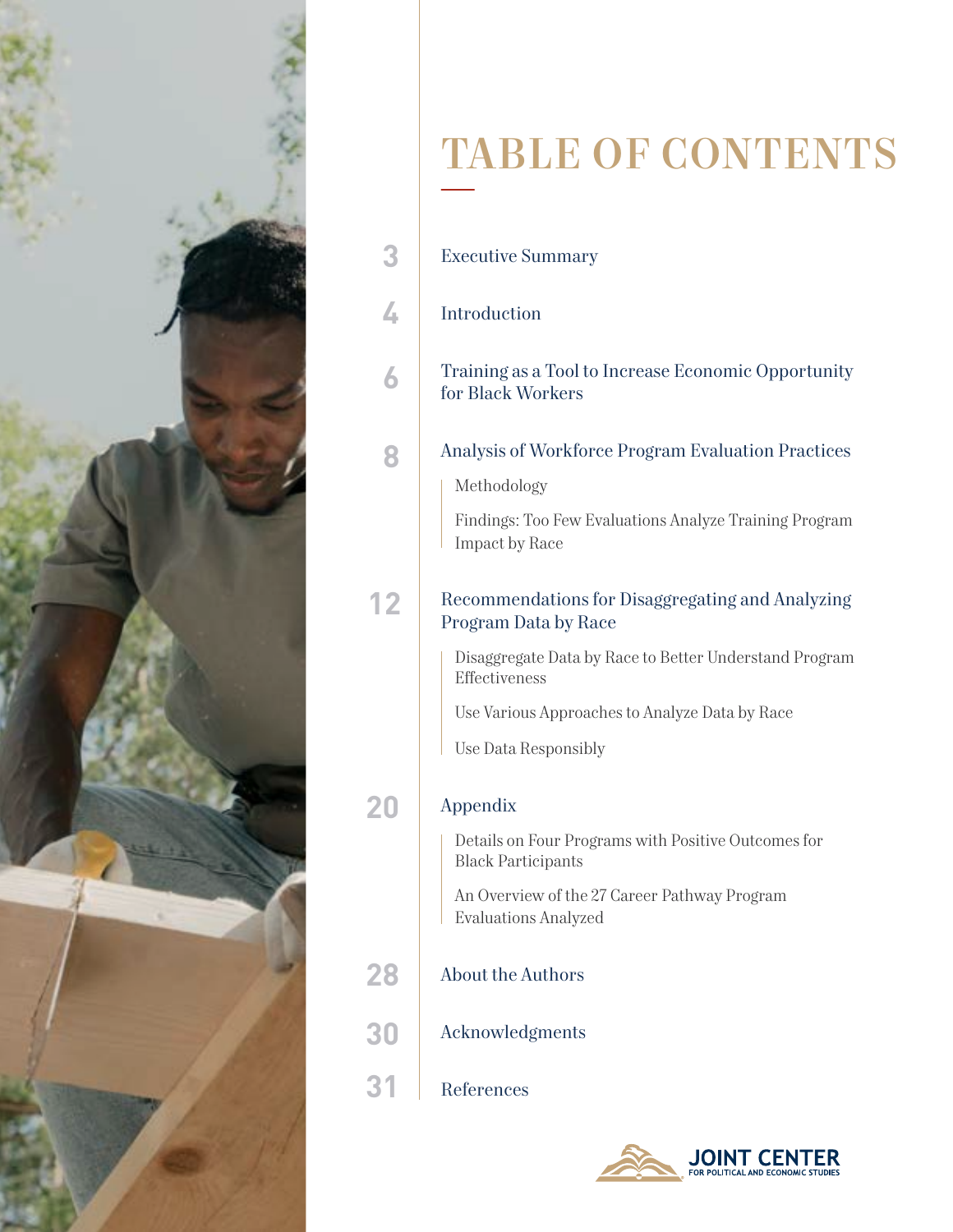# **EXECUTIVE SUMMARY**

This report explores the current state of evaluation in workforce development programs with an eye toward improving outcomes for Black training participants. The report is important because increasing the number of Black workers who transition into good jobs depends, in part, on the effectiveness of training programs. Key findings show:

#### • Too few training program evaluations report outcomes by race.

To determine which workforce programs had the best outcomes for Black participants, we reviewed more than 80 program evaluations. Of that group, we selected the 27 evaluations that tracked the race of participants and used the popular "career pathways" approach. Of these 27 evaluations, only six reported outcomes by race.



#### • Only four of the training program evaluations reported positive outcomes for Black workers.

The programmatic practices of these four career pathways programs also differed from one another. Some emphasized strong case management and addressed barriers that might otherwise prevent students from completing training, like child care and transportation. Some provided financial supports, such as weekly stipends or funding for textbooks and other course materials. Another common practice was a strong sectoral connection. Programs used strong ties to employers or unions to better understand the needs of the labor market and place job seekers into internships or permanent employment.

### • To improve performance accountability among programs, federal, state, and local officials should use more robust data analysis to advance racial equity in workforce training.

To fully maximize outcomes and advance racial equity, program staff and evaluators should take two key steps: regularly disaggregate data by race and use multiple approaches to collect and analyze data by race. Further, we recommend that federal law require reporting and disclosure of program-level workforce performance data by race and allocate resources for this purpose. Also, where Black workers are systematically excluded from jobs that pay livable wages with benefits, we encourage workforce policies and public investments that focus on these occupations to make special efforts to recruit and effectively serve more Black participants.

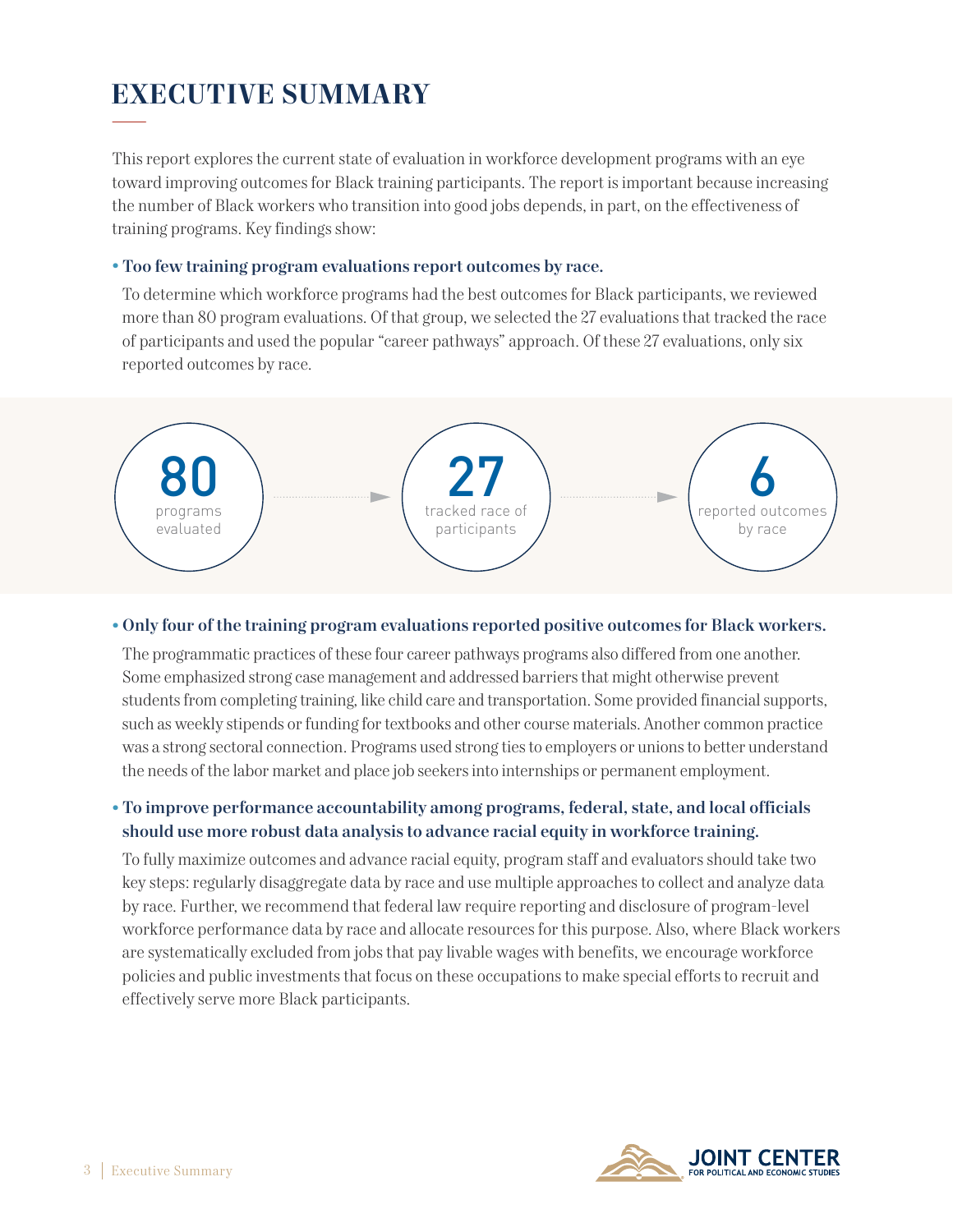# **INTRODUCTION**

The future of work in Black communities is defined by opportunities to access good jobs, which are identified as jobs that pay livable wages, provide adequate benefits, and promote career advancement.<sup>1</sup> Black workers are overrepresented in jobs that are threatened by automation, such as cashiers, food preparation, stock clerks, and office clerks.2 Evolving technologies in workplaces have rapidly spread in recent years and have increased during the COVID-19 pandemic. As a result, many jobs were eliminated and others have changed to require new skills.3 Many other Black employees work in poor-quality jobs that are difficult to automate — such as nursing assistants and personal care aides — and that offer low wages and lack benefits.4 Additionally, Black workers with only a high school diploma have faced the slowest employment growth throughout the pandemic recovery period.<sup>5</sup>

High-quality career pathways can help Black workers in low-wage positions transition into highdemand, higher-wage jobs. Although researchers evaluate data to improve training programs, existing research has not sufficiently studied workforce training evaluations to determine which programs result in the best outcomes for Black workers. It is essential that research on training policies and practices address racial disparities in the labor market and focus on linking job seekers to high-quality employment if we are to ensure Black workers have access to good jobs in the future economy.

The future of work in Black communities is identified by opportunities to access good jobs, which are defined as jobs that pay livable wages, provide adequate benefits, and promote career advancement.

Improving the future of Black workers depends, in part, on the effectiveness and quality of workforce training programs that help them secure meaningful, living wage employment in their communities. While all jobs should be good jobs,

unfortunately that is not the case. Jobs that promote economic mobility increasingly require skills and credentials acquired through effective training or education beyond a high school diploma, such as an industry-recognized certificate or associate's or bachelor's degrees. Currently, 44 percent of Black adults aged 25 and older have a high school diploma or less and on average earn \$28,400 a year (compared to the average national wage of more than \$51,000).<sup>6</sup>

This report reviews evaluations of career pathways training programs, including those offered by community colleges, state and regional workforce agencies, and others. A career pathways approach organizes workforce training into several manageable steps, ideally leading to successively higher credentials, employment opportunities, and earnings.7 Stackable credentials (e.g., certifications) are designed to prepare workers for the next level of employment or training, and they support advancement in a single career trajectory.8 For many Black workers paid low wages with limited social networks, the process of selecting the right credentials and skills for a better job can seem opaque and inaccessible.

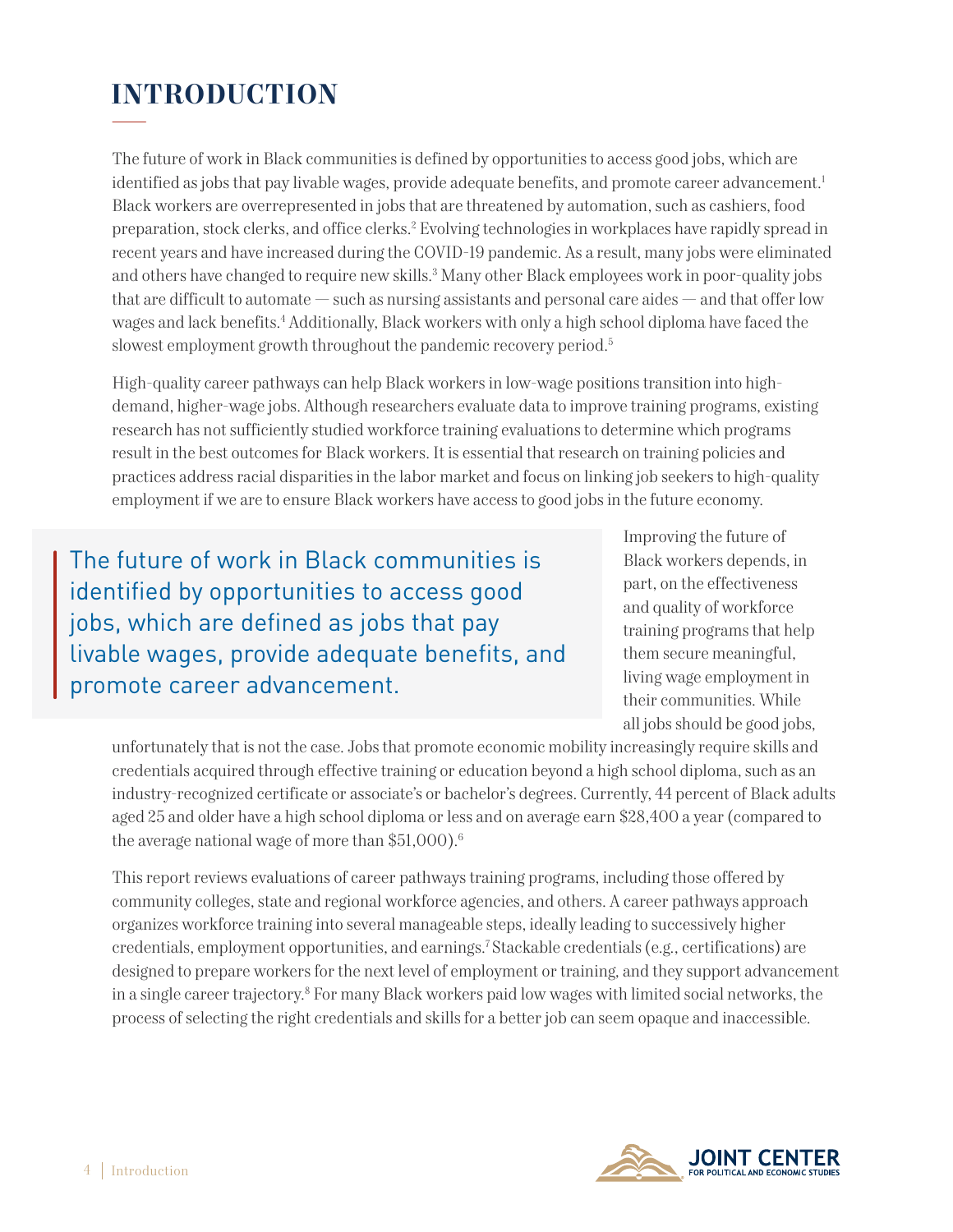

Average earnings for Black adults age 25 and older with a high school diploma or less

National average wage

A career pathways approach coordinated by employers, training programs, and the public workforce system can provide a clearer road map with multiple on-ramps to access a well-paying career.

We find that too few studies report outcomes by race.<sup>9</sup> Of the 27 training program evaluations we reviewed, only six reported outcomes by race, and just four showed positive outcomes for Black participants. Training program evaluations, in theory, should result in best practices that practitioners can adopt to scale the most effective training for Black participants. Acknowledging the role that systemic racism might play in the outcomes of workforce development policy and practice will position decision-makers to bridge the gaps between racial equity, career training access, and job quality for Black workers.

The first section of this report provides a brief overview of economic disparities along racial lines and the emerging use of data to monitor and improve workforce training. The section goes on to explain our methodology in reviewing evaluations of workforce training programs that use the popular career pathways approach. In the second section, we describe our analysis of the limited program evaluations that include Black workers and explain how training program evaluations should disaggregate and analyze data by race and ethnicity to improve workforce programs and advance equity. The third section provides policy recommendations. The appendix lists the training evaluations reviewed and details some of the common traits of the four training programs that reported positive outcomes for Black workers, such as providing supports to ensure trainees were not derailed by life's challenges.

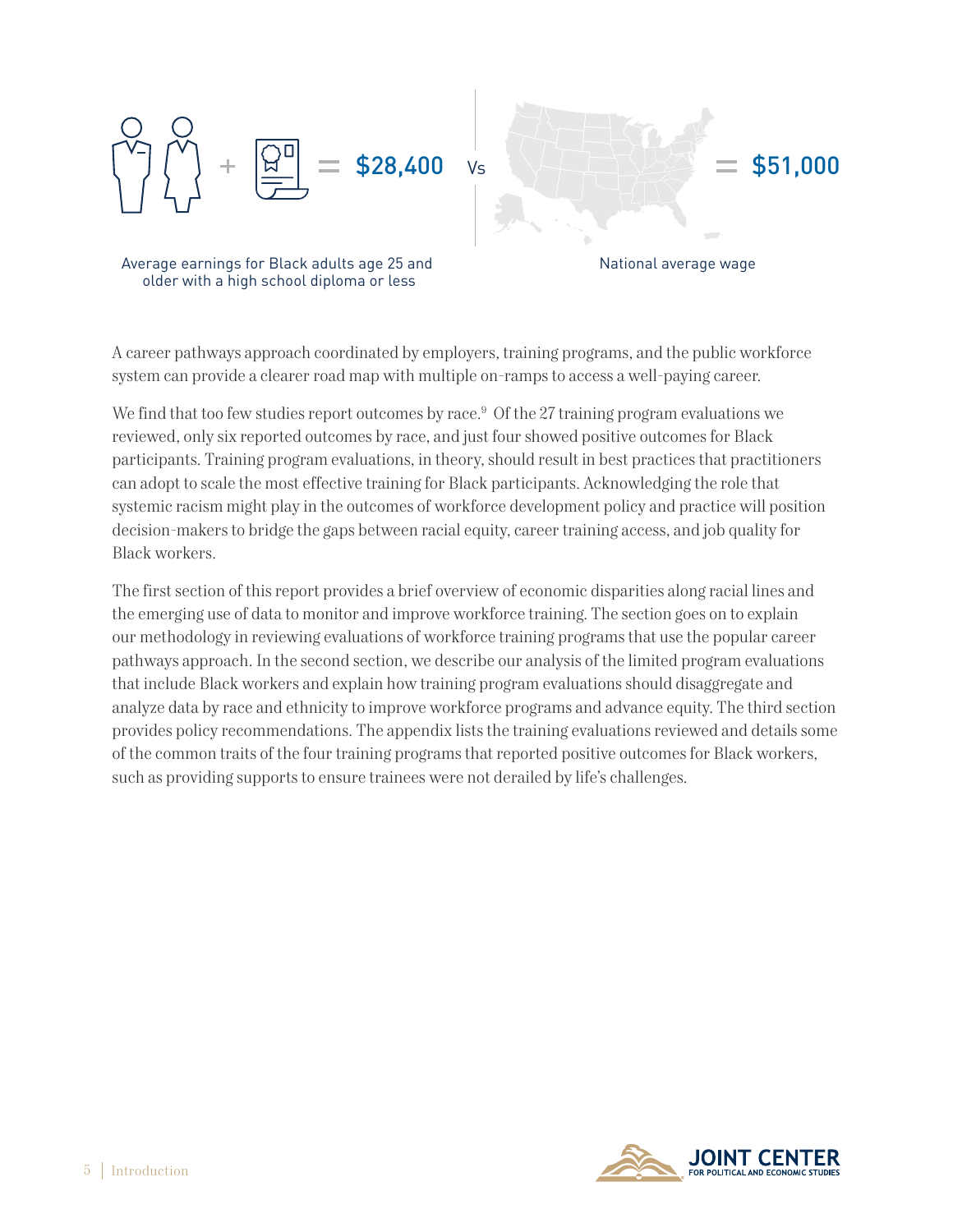# **TRAINING AS A TOOL TO INCREASE ECONOMIC OPPORTUNITY FOR BLACK WORKERS**

Long-standing racial disparities exist in earnings and unemployment rates due to the country's legacy of enslavement, legal school segregation, racial discrimination in hiring, residential redlining, mass incarceration, and many other factors that have reinforced poor labor market outcomes for Black communities.10 This legacy has contributed to occupational segregation and uneven educational outcomes among Black workers, which was exacerbated by the COVID-19 pandemic.11

Long before COVID-19, Black communities had, on average, lower wages, employment rates, educational attainment, and other measures of economic security than other groups, even as the country enjoyed its lowest unemployment rate and longest period of economic expansion in recent history. Black workers continue to be systematically pushed into lower-paying occupations (e.g., personal care aides or cashiers) and thus are excluded from higher-paying, in-demand occupations that typically require postsecondary credentials (e.g., computer science and engineering).<sup>12</sup>

| <b>MEASURE</b>                                        | <b>BLACK</b> | <b>WHITE</b> | <b>ASIAN</b> | LATINO   |
|-------------------------------------------------------|--------------|--------------|--------------|----------|
| Holds associate's degree, 2020 <sup>13</sup>          | 10.2%        | 10.9%        | $6.4\%$      | 8.9%     |
| Holds bachelor's degree or higher, 2020 <sup>14</sup> | 27.8%        | 37.5%        | 66.1%        | 20.8%    |
| Unemployment rate, age 16+, 2021 <sup>15</sup>        | 6.7%         | 3.7%         | 3.8%         | 5.2%     |
| 2020 annual median household income <sup>16</sup>     | \$45,870     | \$74,912     | \$94,903     | \$55,321 |

## TABLE 1: EDUCATIONAL AND ECONOMIC INDICATORS BY RACE/ETHNICITY

Eliminating educational attainment disparities would not eliminate these economic disparities.17 Black male workers, for example, earn less than white male workers with similar credentials.18 Studies of identical resumés with "Black-sounding" and "white-sounding" names show that the white individuals' resumés received 50 percent more callbacks for interviews.19 Although we hope education would be the great equalizer, better training policies can only be improved to reduce but not entirely resolve racial disparities in education and employment.

Acquiring more training, however, can result in better economic outcomes for Black workers. According to the Bureau of Labor Statistics, the annual average unemployment rate for Black high school graduates in 2018 was 6.7 percent while the unemployment rate for Black people with some college or an associate's degree was 5.2 percent.<sup>20</sup> Completing quality career pathways programs can also ensure that Black workers are qualified for higher-paying jobs. For example, home health aides, positions that

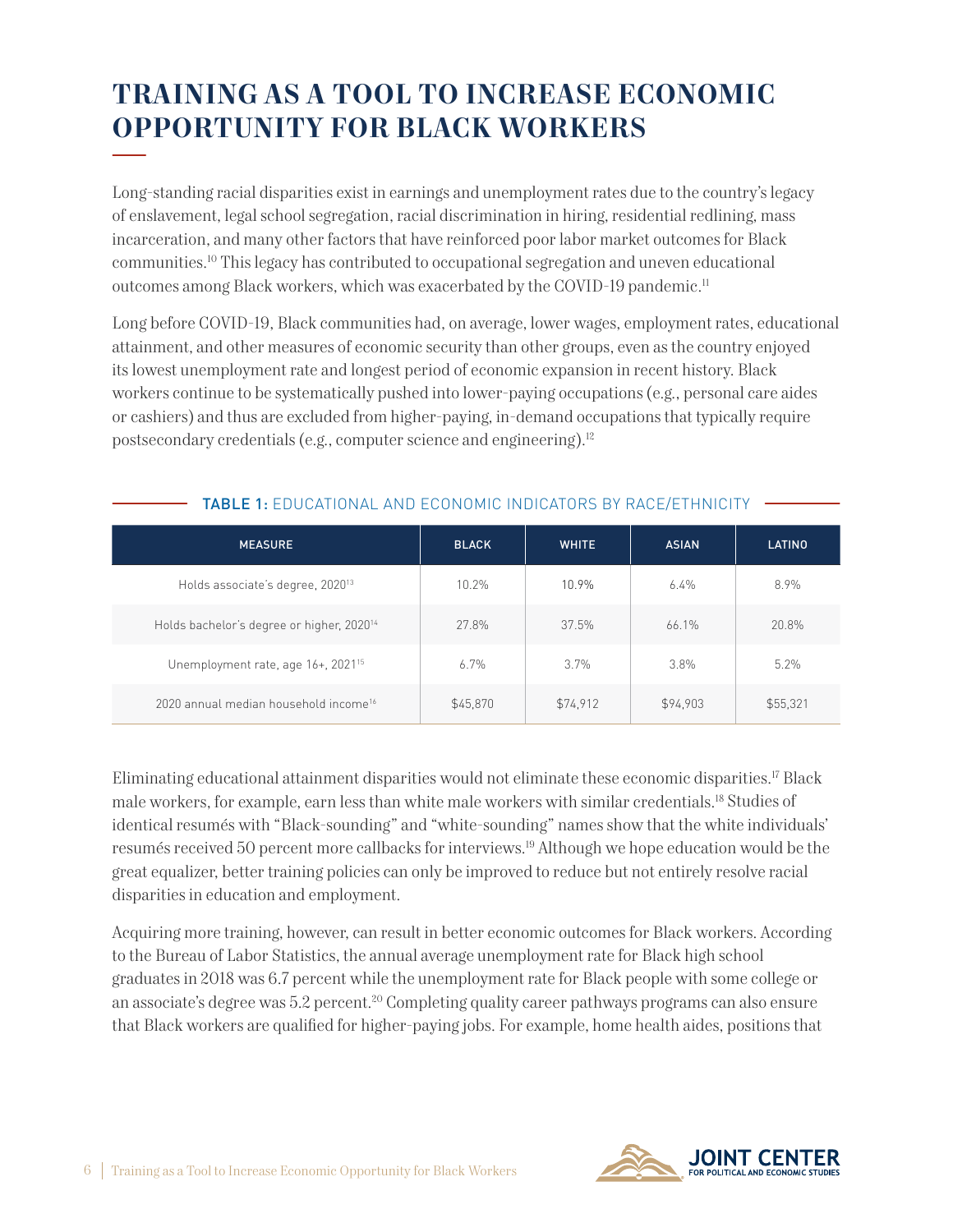require a high school diploma, typically earn \$24,060 per year. Licensed practical nurses, positions that require a one-year certificate or diploma degree, typically earn nearly twice that, at \$46,240 per year.<sup>21</sup>

To promote economic mobility, the workforce development system should be responsive to the needs of all workers, including Black Americans. Evaluations of workforce training programs can provide guidance on whether these programs adequately serve Black workers and insights on how to improve the programs to serve Black workers most effectively.

Evaluations of workforce training programs can provide guidance on whether these programs adequately serve Black workers and insights on how to improve the programs to serve Black workers most effectively.

7

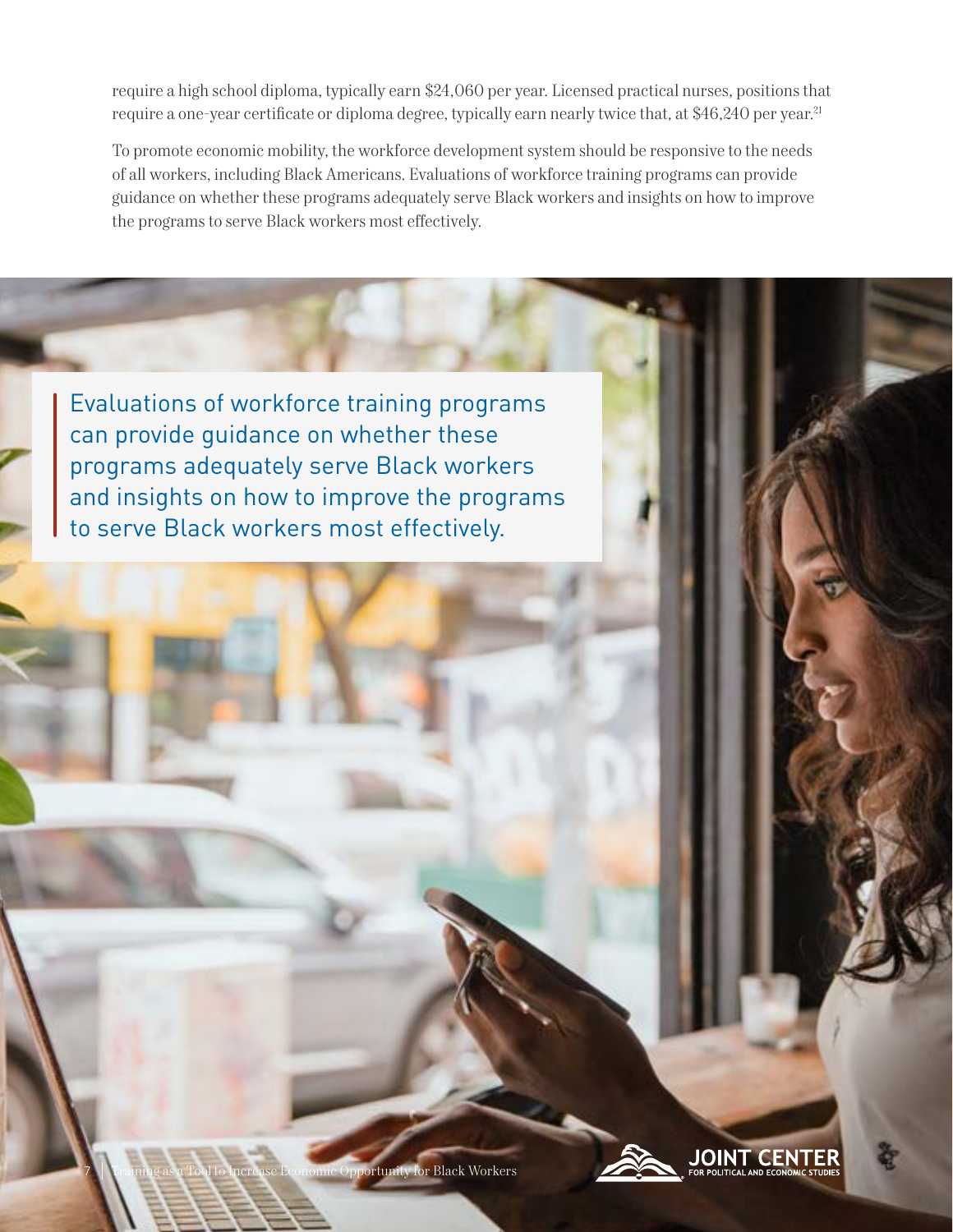# **ANALYSIS OF WORKFORCE PROGRAM EVALUATION PRACTICES**

The federal Workforce Innovation and Opportunity Act (WIOA) requires state workforce agencies to collect and examine performance data on their workforce development activities.<sup>22</sup> Federal grants help states invest in their databases to allow evaluators to measure how participants advance through programs and to understand the connection between training and employment outcomes over time.23



Depending on the program, evaluators track various indicators, such as a participant's enrollment in training, the characteristics of the training program (e.g., duration, cost, field, curriculum), the participant's test scores and proficiency obtained through the program, certifications or credentials awarded, completion of training, interviews, success in securing employment, employment status after 12 months, job quality (e.g., earnings, benefits, flexibility, full-time/part-time), the worker's level of satisfaction, the employer's contentment with the worker's skills, the worker's later enrollment in additional education or training, the worker's promotions, the program's costs compared to benefits (return on investment), and more.24 Training programs also often track demographic, educational, and economic information on each program participant, such as years of education, high school grade point average, prior earnings, financial need, marital status, veteran status, age, gender, disability status, and race.25

An evaluation that analyzes the data collected  $-$  often conducted by an independent third party and compiled into a report — allows the U.S. Department of Labor and other federal agencies and stakeholders to assess the performance of a federally-funded workforce training program. An evaluation can also help state agencies or officials, local workforce boards, and training program staff improve training strategies and techniques.

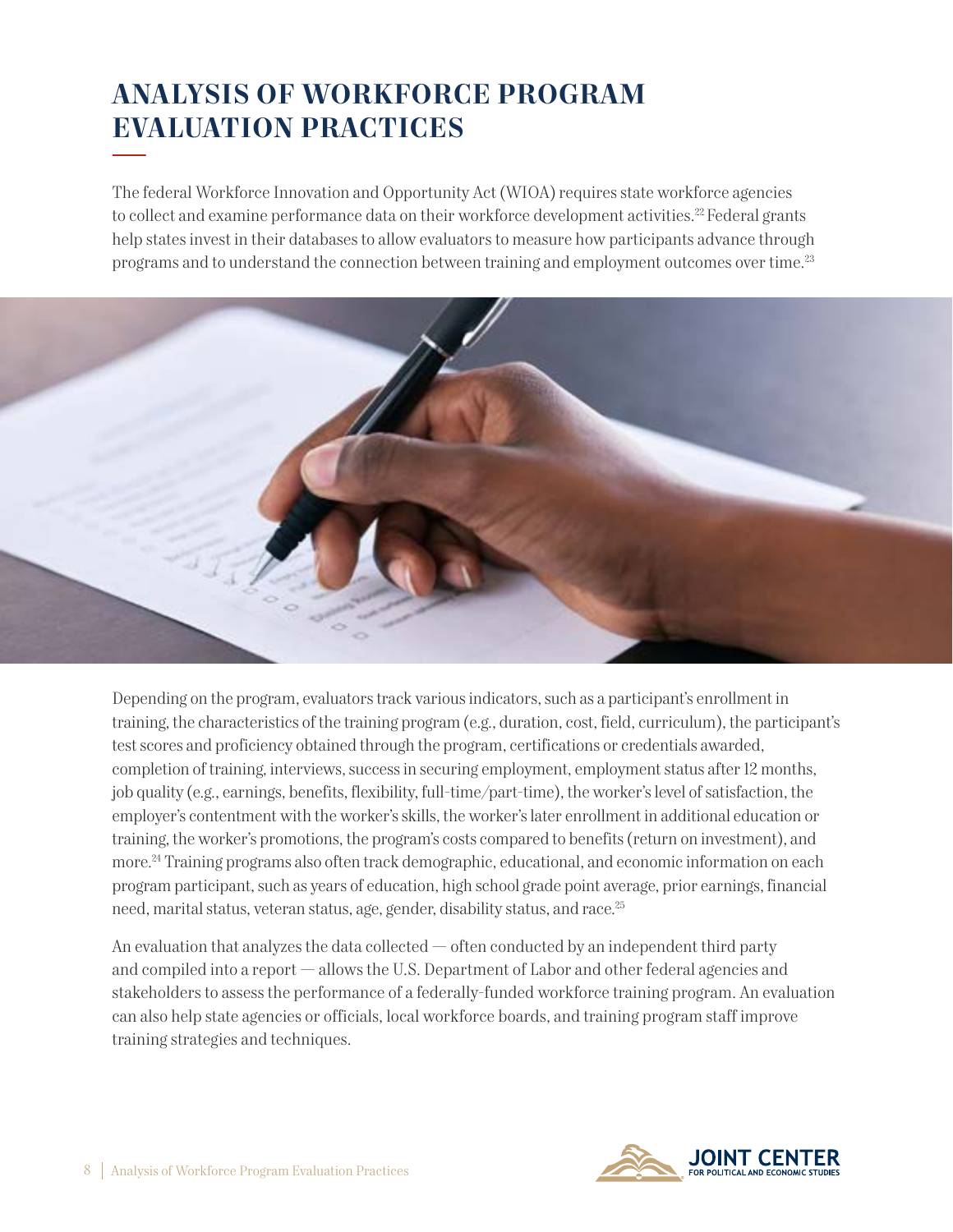For example, an evaluation allows a training program to track its progress toward performance targets and consider variables such as the labor market, the decline of a particular industry, and recent staffing changes.26 Based on the evaluation, a state, locality, or program can develop corrective strategies tailored to a problem, adjust and improve programming and personnel, and shift curricula toward occupations that appear to be in higher demand. The demographic data on training program participants allow an evaluator to report whether outcomes are different for participants with different characteristics so that practices can be revised to better serve all participants. Additionally, a comparison of evaluations from a multitude of training programs allows policymakers, government administrators, and foundations to allocate resources to the most effective programs and practices.

## **METHODOLOGY**

To assess which programs and practices produce the best outcomes for Black workers, the Joint Center obtained a list of evaluation reports of training programs from two major research firms that are primary producers of workforce development evaluations for the U.S. Department of Labor — Mathematica Policy Research and Abt Associates.27 The two firms provided copies of evaluations that met the following criteria:

<sup>A</sup> The training program studied was at least partially federally funded.

B The evaluation included data that identified Black workers as part of the study population.

We narrowed these down to focus only on evaluations of career pathways training programs because WIOA repeatedly encourages the career pathways approach, which is designed to support trainees in accessing an initial job on a path to economic mobility through occupational advancement.<sup>28</sup> Other training programs and evaluations may offer other insights that expand on the findings in this paper.

For this research review, Mathematica and Abt provided more than 80 publicly available evaluation reports that met the two criteria above (private/proprietary evaluation reports were excluded). We narrowed them to 27 reports on career pathways training programs. We included six of the 27 evaluation reports that were from ongoing, multi-year studies with rolling reports of preliminary results. Thus, while we believe our research reviews the most relevant publicly available reports, our analysis does not purport to be a comprehensive review of every evaluation.

The evaluation reports examined featured a wide variety of program designs and participant populations. Many of the training programs evaluated focused on multiple sectors and industries. Of training programs focused on a single sector or industry, manufacturing, health care, and information technology were common. The programs targeted parents, youth, low-income people, and a general adult job-seeker population. Program implementers included community colleges, state and regional workforce agencies, and others. The proportion of Black workers in a given program varied widely, and some projects involved multiple sites with different demographic profiles at each site.

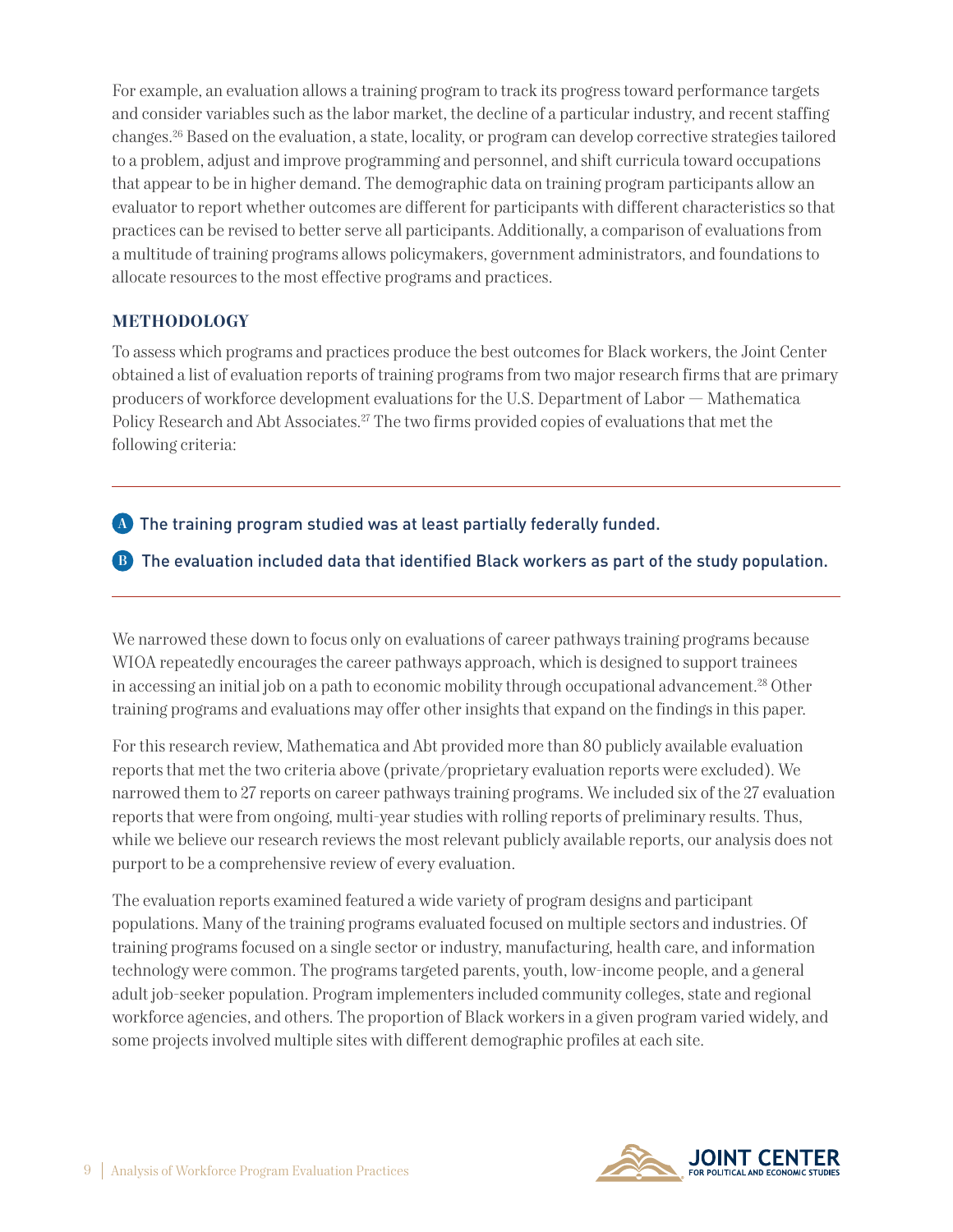Table 2 summarizes key characteristics of the studies reviewed. (See the appendix for a full list of the evaluation reports reviewed and details about each.)

| <b>STUDY TYPE</b>                                                | NUMBER OF REPORTS |
|------------------------------------------------------------------|-------------------|
| Randomized controlled trial (RCT)*                               | 17                |
| Quasi-experimental design (QED)                                  | 4                 |
| Other                                                            | 6                 |
| <b>STUDY STATUS</b>                                              |                   |
| Complete                                                         | 21                |
| Ongoing                                                          | 6                 |
| <b>STUDY RESULTS</b>                                             |                   |
| Program had positive outcomes overall**                          | 15                |
| Outcomes reported by race/ethnicity                              | 6                 |
| Program had significant positive outcomes for Black participants | 4                 |

#### TABLE 2: CHARACTERISTICS OF THE REVIEWED STUDIES

\*Randomized controlled trials compare the results for a treatment group that receives the intervention or program and a control group that does not receive that intervention or program. Quasi-experimental designs match program participants to comparable nonparticipants based on demographics and use other techniques when a control group is not feasible.

\*\*Positive outcomes show improvement on key indicators list: credentials, earnings, and employment. While some programs attempted are simply not effective, other program efforts do not result in detectible program improvements because of their scale and other factors.

#### **FINDINGS: TOO FEW EVALUATIONS ANALYZE TRAINING PROGRAM IMPACT BY RACE**



Based on our review, we find that too few evaluations report outcomes by race and ethnicity to determine precisely which career pathway training programs and practices work best for Black workers. Just six of the 27 programs reported outcomes by race, and just four reported positive outcomes and contained adequate information to show that those positive outcomes applied to Black participants. See the appendix for a detailed discussion of the four programs with positive outcomes.

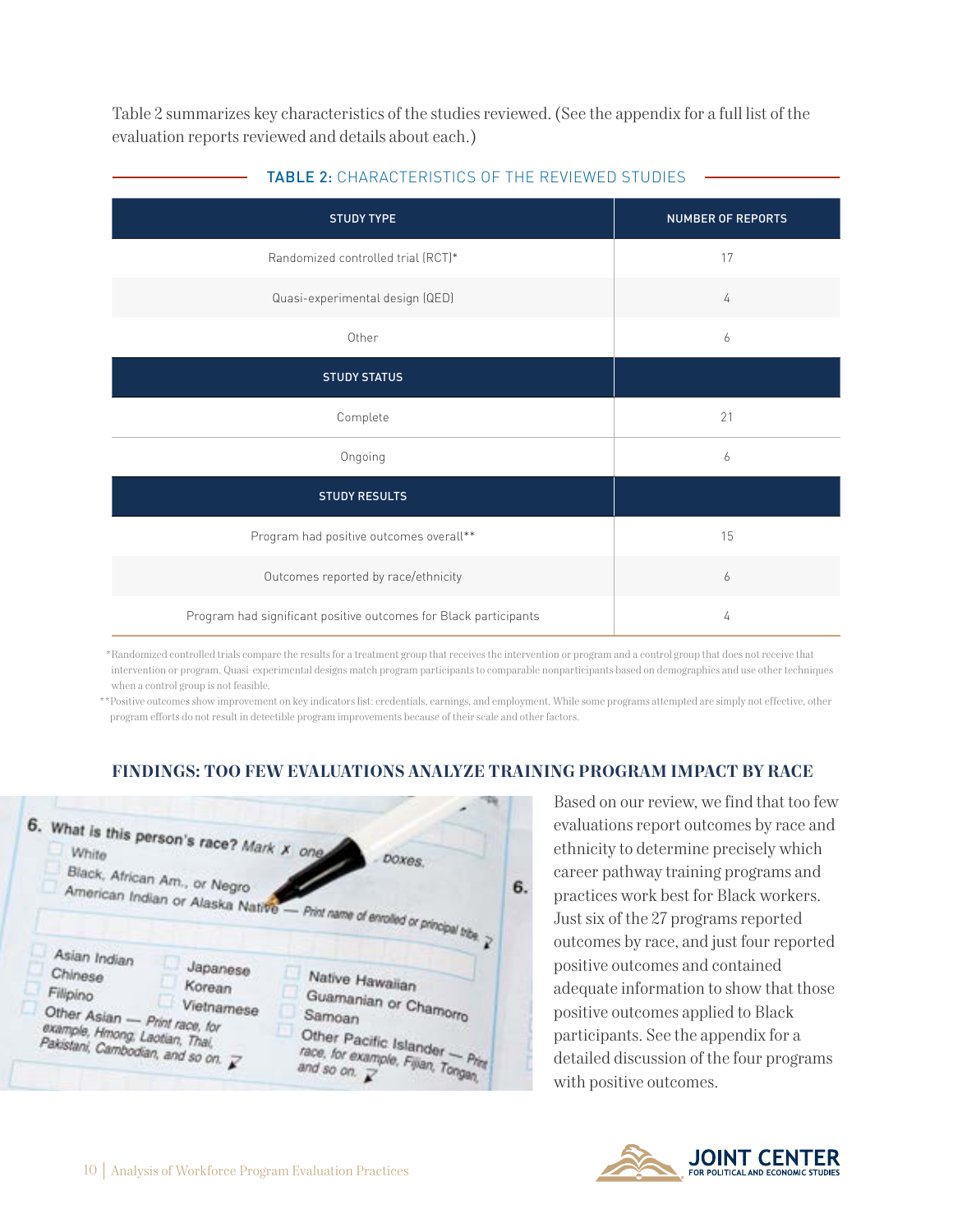Few approaches were common among programs that showed overall success, as shown through increased training retention, credential attainment, and earnings for participants. These practices were helpful to Black participants but also to other participants. The few studies with positive outcomes available also suggest that a coordinated suite of advising/coaching, social and financial supports, and training and employment opportunities informed by employers can improve outcomes for Black participants.29



A 1999 conference organized by the Joint Center, "Skills Development for Black Workers in the 21st Century," led to a W.E. Upjohn Institute report that emphasized counseling and wrap-around services.<sup>30</sup> The Upjohn report recommends that critical elements for Black participants include vocational guidance about training requirements and career payoffs, training targeted to available jobs, a curriculum that is "contextualized to the learners," career coaching, supplemental supports such as child care and transportation, motivational leaders, diagnostic assessment to ensure program accountability, and adequate funding for the program.

A 2015 report by PolicyLink also emphasized the importance of "human, social, and cultural capital and support" to help Black men transition into the workforce.<sup>31</sup> The report provided case studies of six programs that provide wrap-around services to large Black

and Latina/o populations in Baltimore, Chicago, Cleveland, Detroit, New York City, and Philadelphia.32 The case studies summarize each program's organizational and management structure, key program components, demographics of the population served, key funders, cost per participant, and outcomes.

The Workforce Innovation and Opportunity Act encouraged evaluators to collect data and use evidence to better analyze and understand the labor market and every element of the career pathways process. Unfortunately, program evaluators do not typically conduct a deep analysis of outcomes by race. Evaluators rightly have concerns about drawing conclusions on effectiveness from small sample sizes,

Not reporting results by race misses a critical opportunity to strengthen workforce development programs and outcomes for Black workers.

particularly when they must further slice data into even smaller subgroupings. Studies may be limited in size by funding and other factors. However, as we discuss below, this does not negate the responsibility to address race as a factor in training outcomes.

Even if only preliminary insights can be gained, those may still be valuable to process improvements and future program design work. Not reporting results by race misses a critical opportunity to strengthen workforce development programs and outcomes for Black workers.

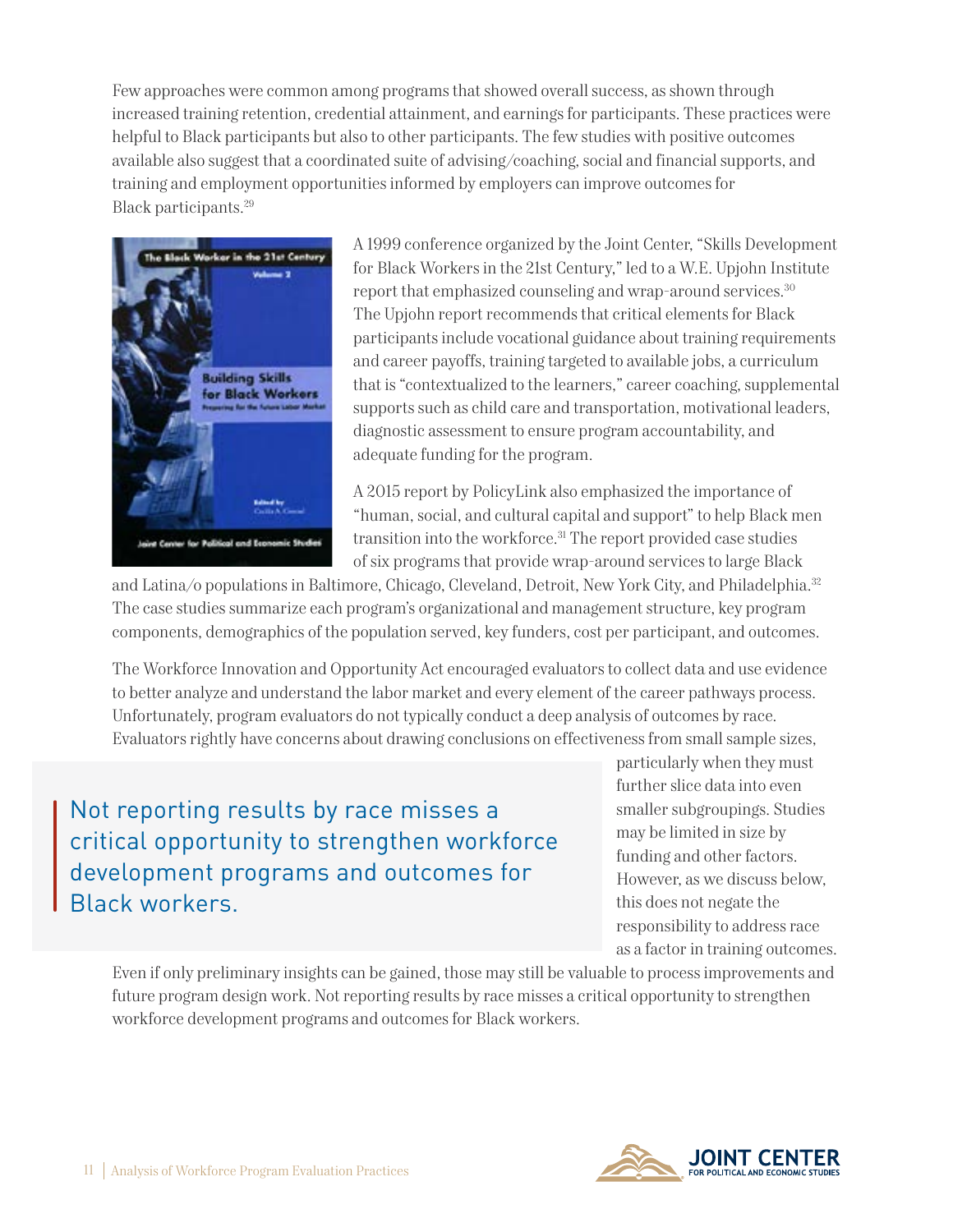# **RECOMMENDATIONS FOR DISAGGREGATING AND ANALYZING PROGRAM DATA BY RACE**

To fully maximize outcomes and advance racial equity, program staff and evaluators should take two key steps: regularly disaggregate data by race and use multiple approaches to collect and analyze data by race. While our review of training programs focuses on career pathways programs, program staff and evaluators of various types of workforce programs can take these two steps to yield critical insights. Without the evidence to inform program improvements, potential gains for families, businesses, and the nation go untapped.

## **DISAGGREGATE DATA BY RACE TO BETTER UNDERSTAND PROGRAM EFFECTIVENESS**

Without analyzing the similarities and differences in outcomes by race, inequities likely remain hidden, even though they continue to shape participants' lives and the program's overall results.

Although workforce programs often collect demographic information on participants, and evaluations sometimes report the demographic breakdown of program participants, career pathways evaluation reports rarely break down and analyze data by demographics when they report outcomes and other findings. Without analyzing the similarities and differences in outcomes by race, inequities likely remain hidden, even though they continue to shape participants' lives and the program's overall results. Understanding what works best for specific populations requires a more nuanced examination of program participation and findings.

To understand those nuances, policymakers, funders, program implementers, and evaluators should ask key questions about a program, such as:

- Do Black jobseekers join the program at a level proportionate to other participants, based on the need, geography, and characteristics targeted by the program?
- What are the characteristics of those who are receiving the program services? Are participants from all backgrounds receiving the same services at the same rate?
- What are the common characteristics of participants who leave the program before completing it?
- Do particular practices work better with some participants than others?
- Are Black workers achieving gains on multiple program indicators (e.g., credential completion, employment, retention)?
- Are there any patterns in the characteristics of participants who are and are not reaching the program's outcome goals? Are there any patterns in differing perceptions of the program by groups of participants identified through interviews, surveys, and focus groups?

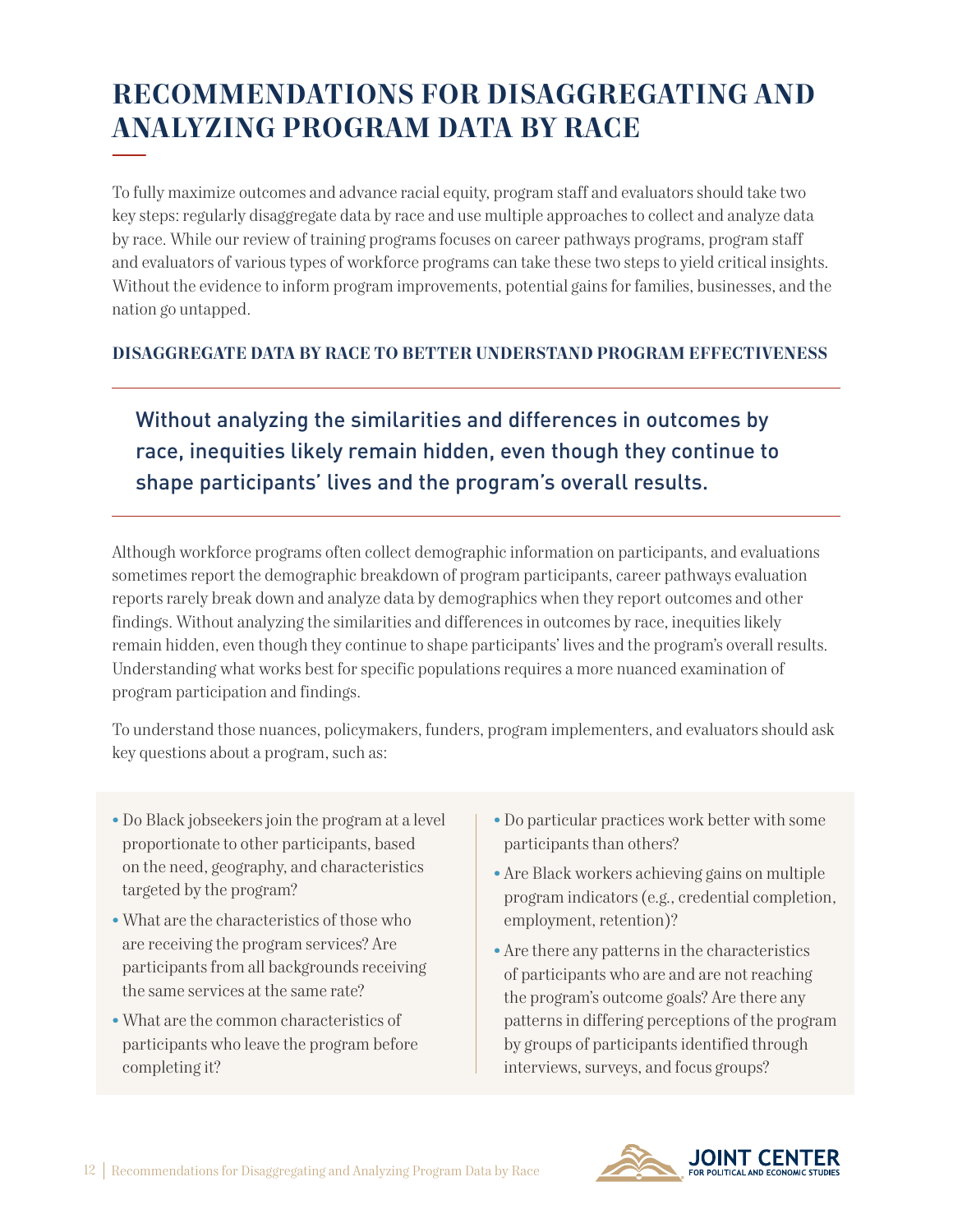To answer these and related questions, program staff and evaluators need quality data. Data collection begins with basic demographics (race, ethnicity, gender, age, etc.). Other characteristics at program entry may also be relevant, such as employment level, use of public benefits, and history of involvement with the criminal justice system. Programs should also document factors such as skill assessment scores, training attendance, dates of service, and outcomes (credentials obtained, employment, earnings, retention rates, etc.), with all data linked at the individual level using a unique identifier. Depending on the program's goals, the program may need other important data (e.g., sector of employment, source of referral).

Data disaggregation allows the division of general demographic categories into more precise subgroups. For example, participants can be split into racial and ethnic groups (e.g., Black, white, Latina/o, Native American). Racial and ethnic groups can be further categorized to account for within-group differences (e.g., Black men and Black women, or American Indians can be grouped by tribal affiliation).

Most programs collect such data, but maintaining consistent data collection and processing can be challenging, especially when data reside in disparate databases without standardized coding for parameters such as race, location, gender, and income.

## **USE VARIOUS APPROACHES TO ANALYZE DATA BY RACE**

In analyzing race and other demographic factors, program evaluators should not limit their analysis to program outcomes. Outcome information alone rarely explains itself; various factors contribute to program results. Looking more broadly at the context of the program and its implementation (e.g., participant experiences in training, policies, funding, and processes) can bring valuable insights.33 This type of analysis equips program staff to make adjustments using a continuous improvement framework for better results. Program evaluation — and research in general — should add not only to the wider understanding of what works well, but aid in achieving success at a localized level.

The following approaches can be helpful in analyzing data from training programs:

• Analyze all parts of a program, including its design, the outreach to and uptake (enrollment) of potential participants, and the delivery of program services to participants. This is "implementation evaluation."



- Compare the demographics of those recruited into a program with the demographics of the community where the program is located. This helps ensure the program reflects the broader population and prompts program staff to develop strategies to improve outreach to under-represented groups.
- Examine the demographics of a program's participants and attrition rates to identify opportunities to improve engagement and completion. If there are gaps, program leadership and staff can revisit their service strategies.

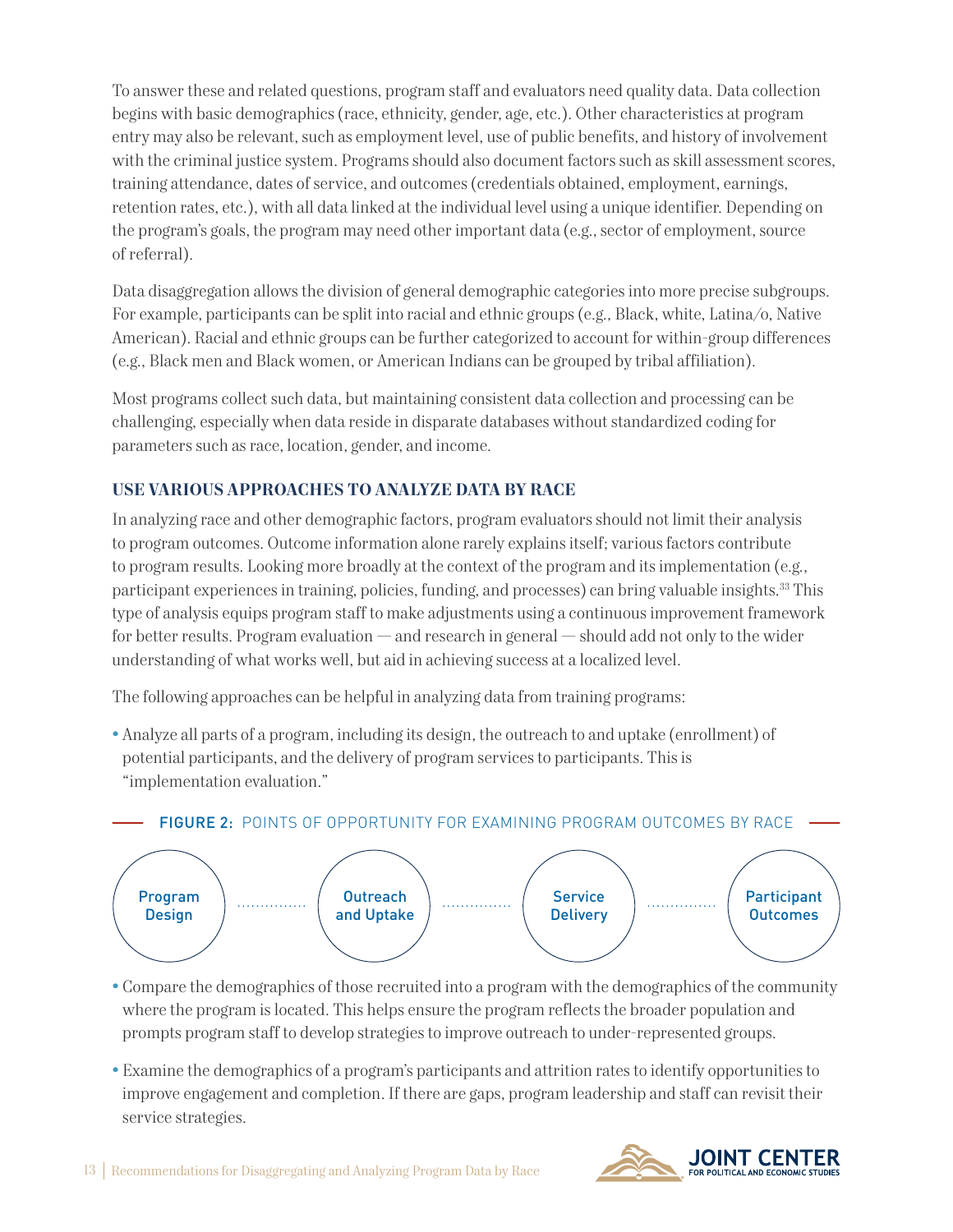- Look at results using descriptive statistics, such as cross-tabulations of a demographic characteristic to an outcome measure (e.g., program completion, interviews, employment, employment after a year). Although not indicating causation, this approach identifies disparities (e.g., more Black women completing a program than Black men) and allows program staff to examine their approaches more closely.
- Examine indicators from various perspectives. For example, an evaluation that examines raw placement rates may discover that 75 percent of white participants secure employment compared to only 60 percent of Black participants, but it may miss the fact that gains by Black participants are actually higher (e.g., matched comparison groups show that Black participants are twice as likely as Black nonparticipants to secure employment, whereas white participants are only slightly more likely than white nonparticipants to secure employment).
- Separately analyze data on the outcomes of different groups of people within the community. Black communities are diverse, and people with different characteristics have different experiences. For example, outcomes may vary by gender, age, or education level.
- Adjust a program if it was successful for a fairly homogeneous population but could not draw conclusions about outcomes for a subgroup of participants. For instance, if a program with mostly white participants showed increased employment in a particular sector, then testing the program in an area with equivalent sector needs and a mostly Black population would be appropriate. The results could then be studied together or at least compared.
- Examine the outcomes of a program's Black participants over time to help determine if a program is improving in serving Black participants. Comparing a program's Black participant outcome data to similar data from other programs can also benchmark program results and point to alternative techniques that could produce better results.
- Use qualitative research, such as focus groups with Black participants drawn from a randomized, representative sample of program participants, to illuminate different program experiences. Hearing from the participants themselves is important to understanding how staff interactions, the curriculum, and other program features may affect experiences and outcomes for subgroups of participants.

Programs with carefully-designed and well-executed evaluations are positioned to continuously learn and become more effective over time. A primary goal of workforce training programs and policy should be continuous improvement to reach the best possible outcomes for participants. Using different methods for capturing and analyzing outcomes offers more opportunity to make program improvements and achieve more impact for individuals, with benefit to families, businesses, and the economy overall.





14 Recommendations for Disaggregating and Analyzing Program Data by Race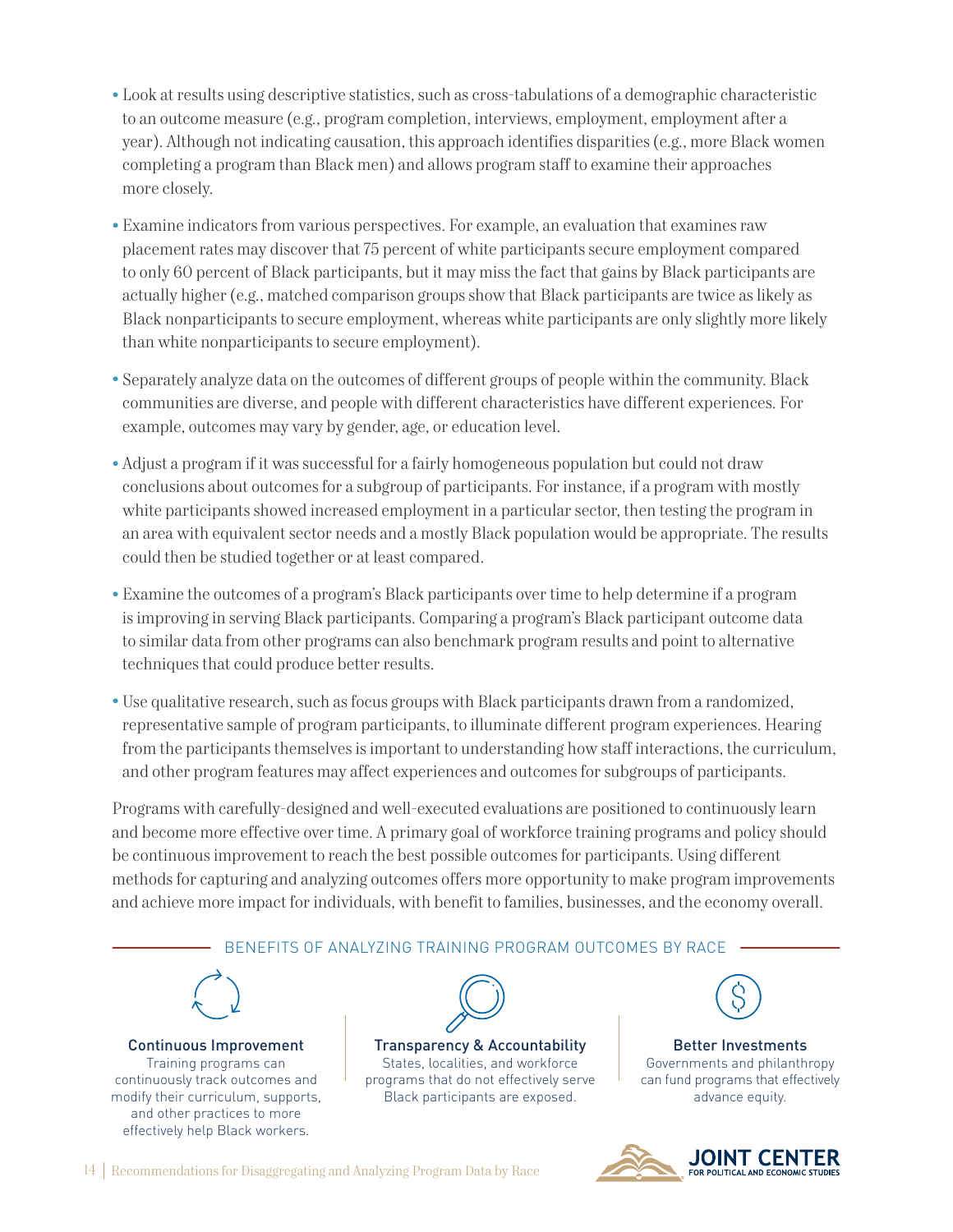#### **USE DATA RESPONSIBLY**

Reports that include data on outcomes by race are simply tools. Data can be used for good or bad purposes. Policymakers and philanthropy should use data to identify programs that need more support, develop evidence-based plans for improvement, and provide the resources needed to improve outcomes. Evaluators should disclose data collection and analytical processes and goals and invite discussion, scrutiny, and alternative approaches. Data used in this way can detect systemic bias and inform changes.<sup>34</sup>

Unfortunately, data can also be used punitively in ways that are harmful to job seekers. Workforce programs, workforce boards, and government officials should avoid misuses of data that perpetuate racial inequality. For instance, workforce programs may misuse data to identify disadvantaged participants and

Workforce training programs should use data to increase program retention and completion by identifying the needs of participants and providing adequate support to maximize the likelihood of success.

exclude them from training programs under the guise of focusing resources on those who are "most likely to succeed."35 Similarly, policymakers can use data to defund programs that serve disadvantaged communities, thereby punishing those they purport to help.36 Instead

of turning data to this end, workforce training programs should use data to increase program retention and completion by identifying the needs of participants and providing adequate support to maximize the likelihood of success.

Tracking is also a concern. Program staff can misuse data to steer Black workers away from occupations that currently have few Black workers or away from more lucrative fields.<sup>37</sup> Rather than using data in this manner, programs should use data to identify good-paying occupations with few Black workers and develop effective strategies to diversify the occupations. Finally, evaluators should disclose data collection and analytical processes and goals and invite discussion, scrutiny, and alternative approaches. The section that follows offers several recommendations for approaching the analysis of data in training programs to understand outcomes for Black participants.

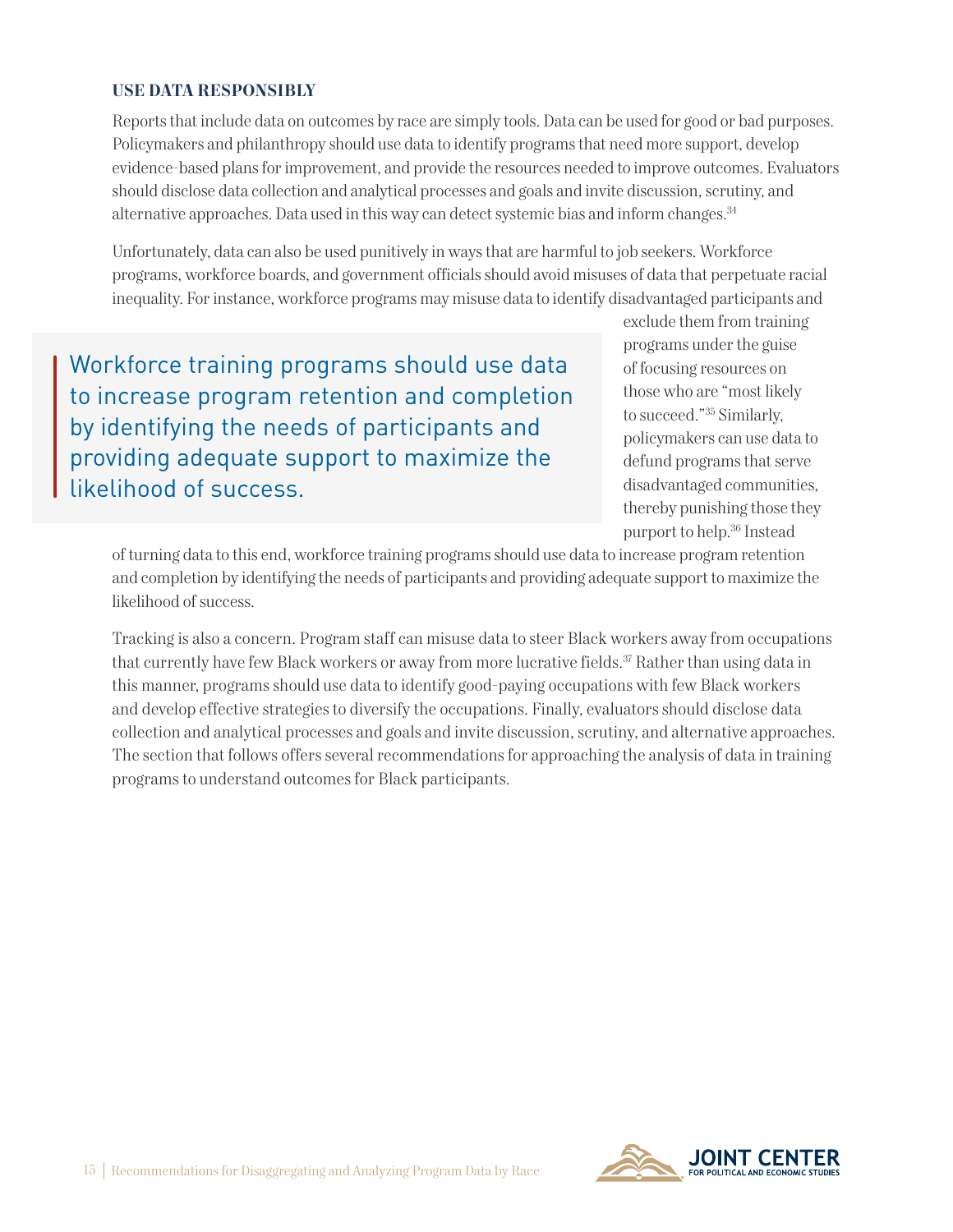# **POLICY RECOMMENDATIONS**

Federal, state, and local officials have a significant role to play in encouraging more robust analysis of and advancing equity in workforce training. We recommend that federal law require reporting and disclosure of state workforce performance data by race and allocate resources for this purpose. Government agencies should coordinate to develop common standards to allow evaluators, researchers, and other

Until federal law is amended to require the disaggregation, analysis, and disclosure of outcomes by race at the program level, legislators can encourage those who administer and receive government workforce funding to produce this information during hearings and in written requests.

stakeholders to compare similar training efforts over time or between different states. Also, where Black workers are underrepresented in high-paying "good jobs" with benefits, we encourage workforce programs focused on these occupations to use data to make special efforts to recruit and effectively serve more Black participants.

Finally, disparities identified in data should be addressed, although we acknowledge that holding states, local boards of workforce development, and individual workforce programs accountable is not without challenges.

#### **REQUIRE STATES TO REPORT PROGRAM OUTCOMES BY RACE**

Federal law should require reporting and disclosure of state workforce performance data by race. Currently, WIOA requires that states report program performance data to the U.S. Department of



Labor.38 These reports generally include totals of participants served and participants by race-ethnicity, gender, and age. They also include total employment rate, median earnings, credential rate, and skill gains.39 However, these reports do not generally show the outcomes by race and ethnicity or gender at the program level, masking what could be useful information for federal and state administrators and policymakers.

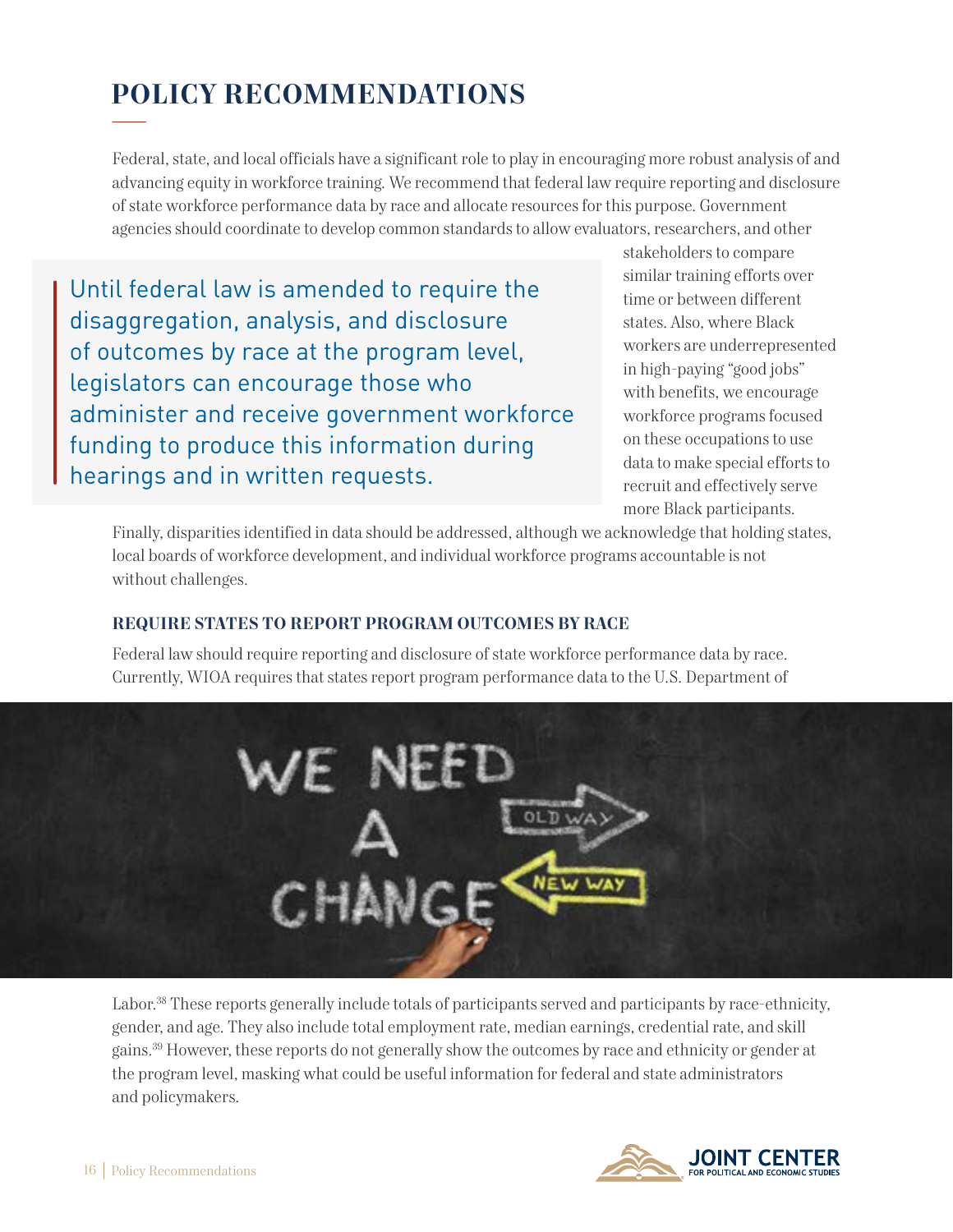With WIOA reauthorization on the horizon, Congress should require states to report such data and the Department of Labor should publish this information at least annually. For additional recommendations on improving work opportunity through WIOA specifically, please refer to the Joint Center's issue brief, "[Principles to Support Black Workers in the Workforce Innovation and Opportunity Act.](https://jointcenter.org/wp-content/uploads/2021/10/Principles-to-Support-Black-Workers-in-the-WIOA.pdf)"

Other federal laws require this type of reporting. The Juvenile Justice and Delinquency Prevention Act (JJDPA), for example, requires the analysis of data on race and ethnicity in the state, local, and tribal juvenile justice systems.40 This requirement exposes elements of the juvenile justice system that create racial and ethnic disparities as a way to help improve equitable treatment of youth.<sup>41</sup>

Another law — the Every Student Succeeds Act — requires states to set long-term educational goals for students.42 This law also calls for disaggregating state assessment data by race and ethnicity, as well as for measures of school quality that allow for the detection of racial disparities (e.g., suspensions, expulsions, opportunities for advanced coursework, teacher qualifications). Although critics of the law question whether it effectively holds states accountable for ensuring equity in schools, the requirement allows for transparency and evidence-based decision-making that is currently lacking in the workforce training arena.

Until federal law is amended to require the disaggregation, analysis, and disclosure of outcomes by race at the program level, legislators can encourage those who administer and receive government workforce funding to produce this information during hearings and in written requests.

## **ENACT DATA STANDARDS THAT ALLOW FOR COORDINATION AND COLLABORATION**

Government agencies should coordinate with one another to create data standards that will help to more accurately evaluate training by race. Creating common standards will allow evaluators, researchers,

To encourage more learning about training programs supported with federal funds, resources should be allocated specifically for collecting and evaluating data, with a requirement that the data be analyzed by key demographic indicators, including race.

and other stakeholders to compare similar training efforts over time, across agencies, and between different states. For example, where evaluators must rely on external data sources like state unemployment insurance records, these sources should include the indicators needed to complete an effective

evaluation. Policymakers can strengthen WIOA and other workforce-related legislation to prioritize funding to support data standardization, accurate collection, and dissemination through public use data files.

## **PROVIDE FUNDING TO STUDY TRAINING PROGRAMS AND REQUIRE PUBLIC DISCLOSURE**

States are permitted to conduct studies with WIOA's Title I-IV funding alone or in combination with other funding sources. Given the demand for limited federal resources, however, states generally do not prioritize evaluations.

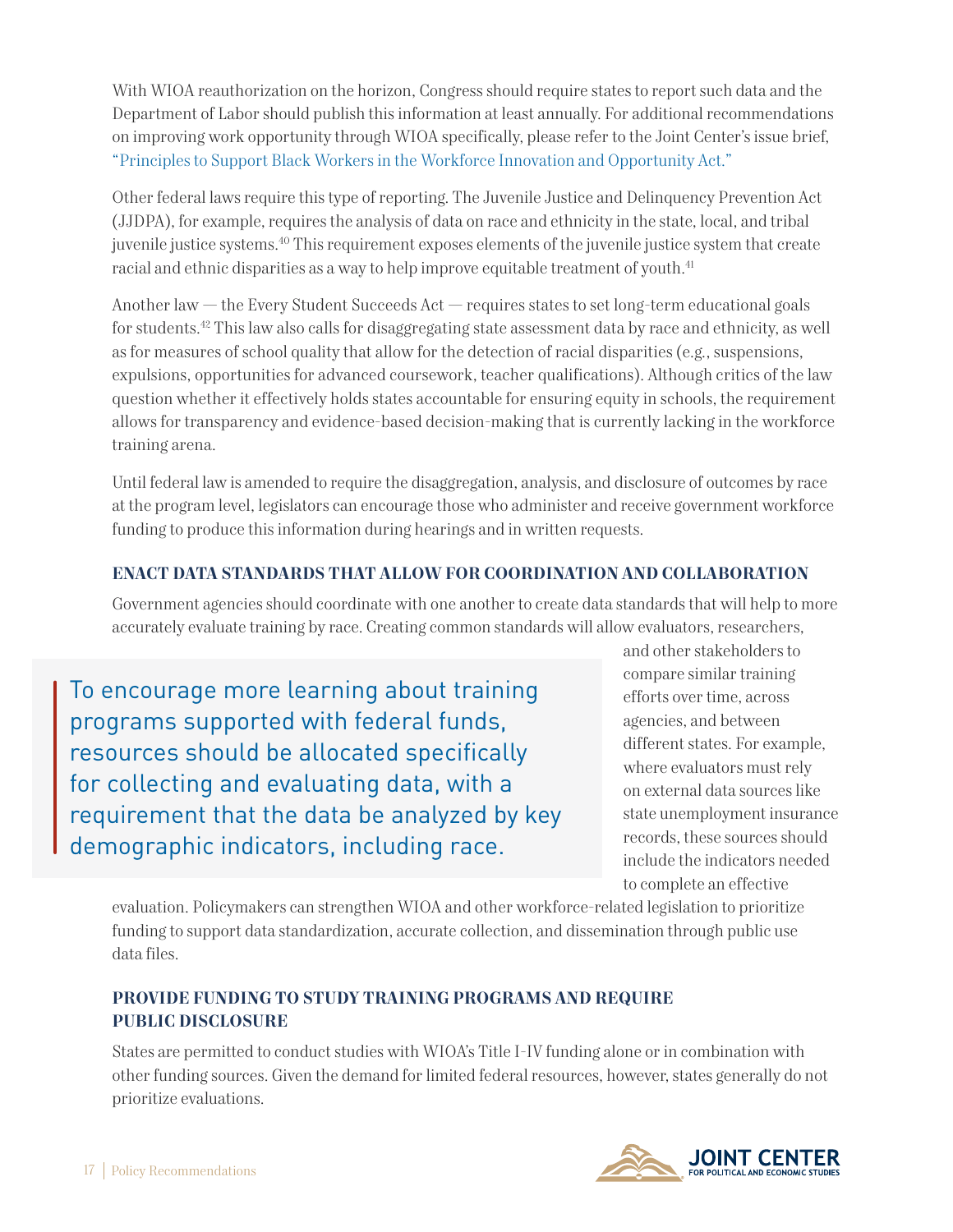To encourage more learning about training programs supported with federal funds, resources should be allocated specifically for collecting and evaluating data, with a requirement that the data be analyzed by key demographic indicators, including race. Federal departments and agencies are developing greater focus on evaluations and evidence-building. The agendas and positions should ensure that racial equity and outcomes are part of new program studies.

As discussed above, multiple methods exist for conducting research on workforce development programs. Only experimental and quasi-experimental evaluations can identify causal links between program services and outcomes. However, other methods can help program staff understand who the program serves and how well they are doing on shorter-term measures of success. All have a place in building evidence about which practices are most successful in helping Black participants in workforce programs. Any such studies should closely analyze the results for Black participants, and states should make findings publicly available through their workforce agency websites in a timely manner.

In addition, states and evaluators should provide public-use datasets online (without compromising individual privacy) to improve transparency about program data and to facilitate cross-study or other additional analyses to build wider knowledge. Grants and other funding streams should provide resources to support this task.

## **WHERE DISPARITIES IN OUTCOMES EXIST, IMPROVE PROGRAMMING**

Identifying racial disparities within training program outcomes is only the first step. The federal government, states, localities, and workforce programs should take concrete steps to address racial disparities. Although voluntary efforts to reduce racial disparities are always preferred, various options exist to help states and localities use data to advance equity.

For example, federal law could require states to disclose workforce program racial data and submit plans to address inequities. Also, federal law could require the creation of state and local coordinating bodies to monitor and reduce racial and ethnic disparities, similar to the Juvenile Justice and Delinquency Prevention Act's requirements. For the workforce system, that body could be the state workforce board.

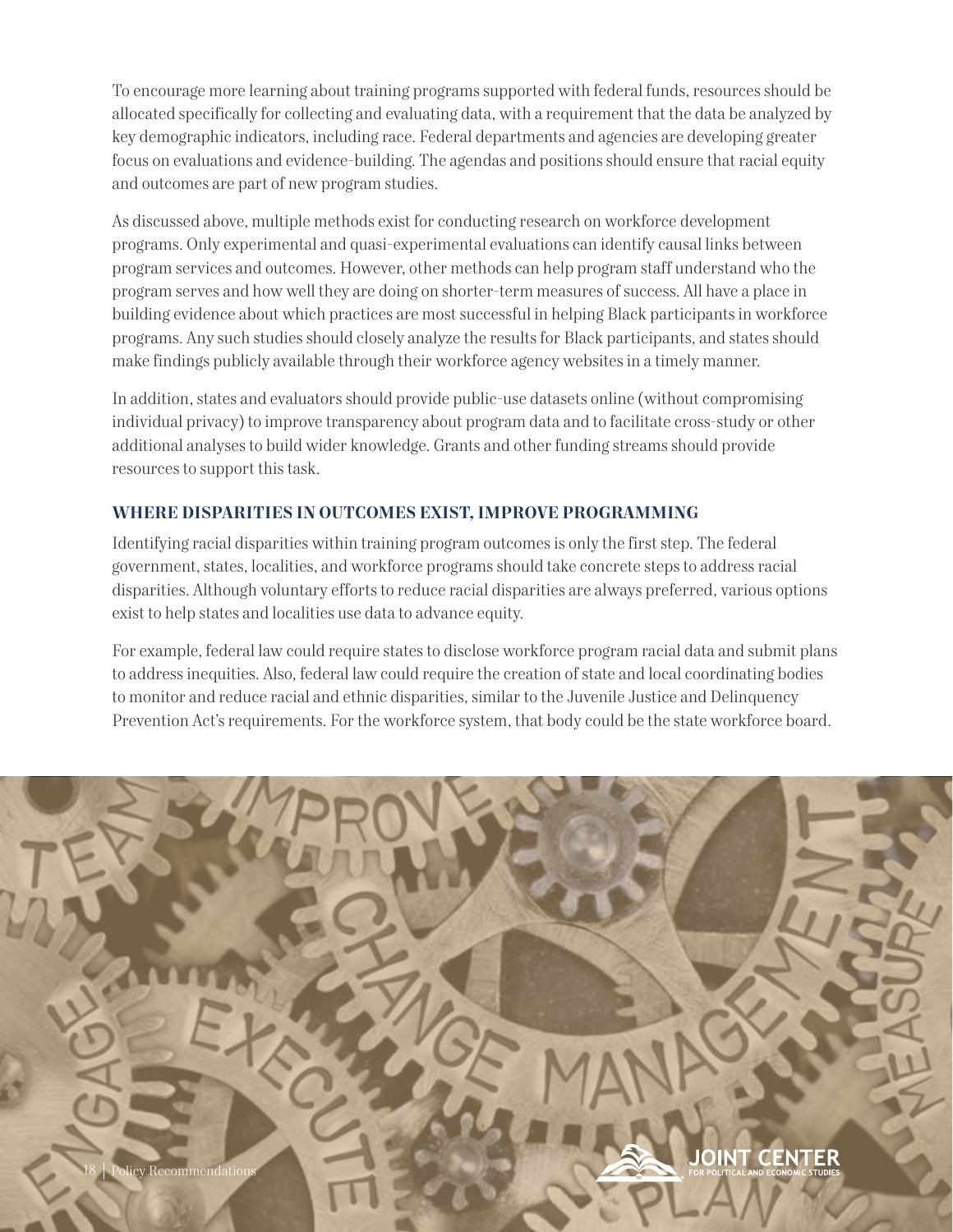Such bodies could be required to create and implement a work plan and deploy technical assistance to workforce programs with significant racial disparities or that fail to make progress on outcomes for Black participants or other groups.<sup>43</sup> The federal government should provide federal funding to help states implement the improvements outlined in their plans (e.g., quality data, ongoing monitoring, technical assistance, evaluations, staff training) and also provide monetary bonuses to states that succeed in reducing disparities.

### **HELP WORKERS OF COLOR SUCCEED IN NONDIVERSE FIELDS WITH "GOOD JOBS"**

Black workers are systematically excluded in many higher-paying "good jobs" in growing sectors. At the same time, employers are having a hard time filling many of these positions. Workforce programs focused on these sectors should use data to recruit and successfully serve higher proportions of Black workers. To ensure that Black workers do not remain stuck in entry-level jobs in these career pathways, programs should work to address issues such as pay inequities, on-the-job discrimination, and other structural issues that may hinder advancement. Input from employers and workers can help to inform approaches to these barriers.

State and local workforce development plans should address racial inequities by including strategies around transition points within career pathways. For instance, state and local workforce plans can require training providers and employers to collaboratively work to engage Black workers and others to move from entry-level jobs into more advanced, higher-paying positions.

Attempts to address inequities are already occurring in states. For example, in 2016, despite being the state with the fourth lowest poverty rate, Minnesota realized it had the second highest Black unemployment rate and was ranked the second worst state for racial inequality. In response, the state allocated \$59.3 million in Equity Grants to address disparities through a variety of interventions delivered by 172 grantee organizations.<sup>44</sup> In addition, the U.S. Department of Labor is a key resource in identifying evidence-based approaches for programs through its Clearinghouse for Labor Evaluation and Research (CLEAR) and its Chief Evaluation Office.<sup>45</sup>

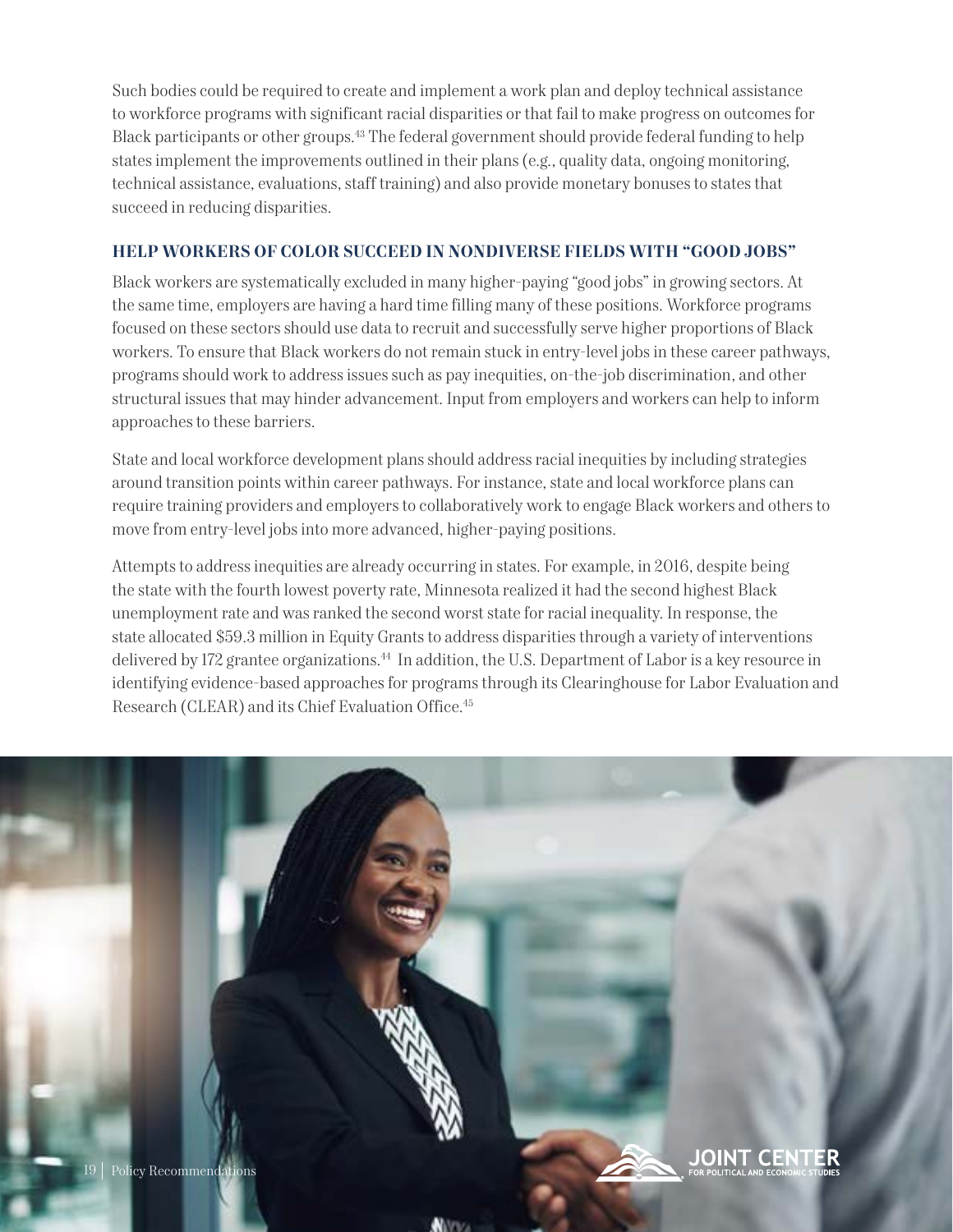# **APPENDIX**

#### **DETAILS ON FOUR PROGRAMS WITH POSITIVE OUTCOMES FOR BLACK PARTICIPANTS**

Of the 27 evaluation reports on career pathway programs that met our criteria, the four that reported positive outcomes for Black workers are the Arkansas Career Pathways Initiative, the Wisconsin Regional Training Partnership, the WorkAdvance Demonstration, and Year Up.

None of the studies examined which factors may have contributed to the racial disparities, and none analyzed the effects of particular program elements on the outcomes for Black participants or any other groups of color. Thus, while the results from these programs present helpful insights, they also have limitations.

The programmatic practices of these four career pathways programs varied. Some emphasized strong case management and addressed barriers that might otherwise prevent students from completing training, like child care and transportation. Some provided financial supports such as weekly stipends or funding for textbooks and

other course materials. However, we found that all four programs leveraged strong sectoral connections. Programs used strong ties to employers or unions to help understand the needs of the labor market and place job seekers into internships or permanent employment.

While these all showed promising results for Black participants (and other groups), the evaluation reports also revealed disparities in outcomes by race/ethnicity. None of the studies examined which factors may have contributed to the racial disparities, and none analyzed the effects of particular program elements on the outcomes for Black participants or any other groups of color. Thus, while the results from these programs present helpful insights, they also have limitations.

| <b>PROJECT</b>                             | <b>PRIMARY FUNDING SOURCE(S)</b>    | PROGRAM LOCATION(S)                                                                                                           | <b>BLACK SHARE OF</b><br>PARTICIPANTS IN PROGRAM |
|--------------------------------------------|-------------------------------------|-------------------------------------------------------------------------------------------------------------------------------|--------------------------------------------------|
| Arkansas Career Pathways<br>Initiative     | <b>TANF</b> funds                   | AR                                                                                                                            | 35% (2015/16)                                    |
| Wisconsin Regional Training<br>Partnership | Philanthropic                       | Milwaukee, WI                                                                                                                 | 78%                                              |
| WorkAdvance Demonstration                  | Social Innovation Fund              | Bronx, NY; Brooklyn, NY;<br>Tulsa, OK; Cleveland, OH                                                                          | 51%                                              |
| Year Up                                    | Philanthropic, employer<br>payments | Atlanta, GA; Bay Area, CA;<br>Boston, MA; Chicago, IL;<br>Washington, DC; New York, NY;<br>Providence, RI:<br>Puget Sound, WA | 54%                                              |

#### TABLE 3: CAREER PATHWAYS TRAINING PROGRAMS WITH POSITIVE OUTCOMES FOR BLACK PARTICIPANTS

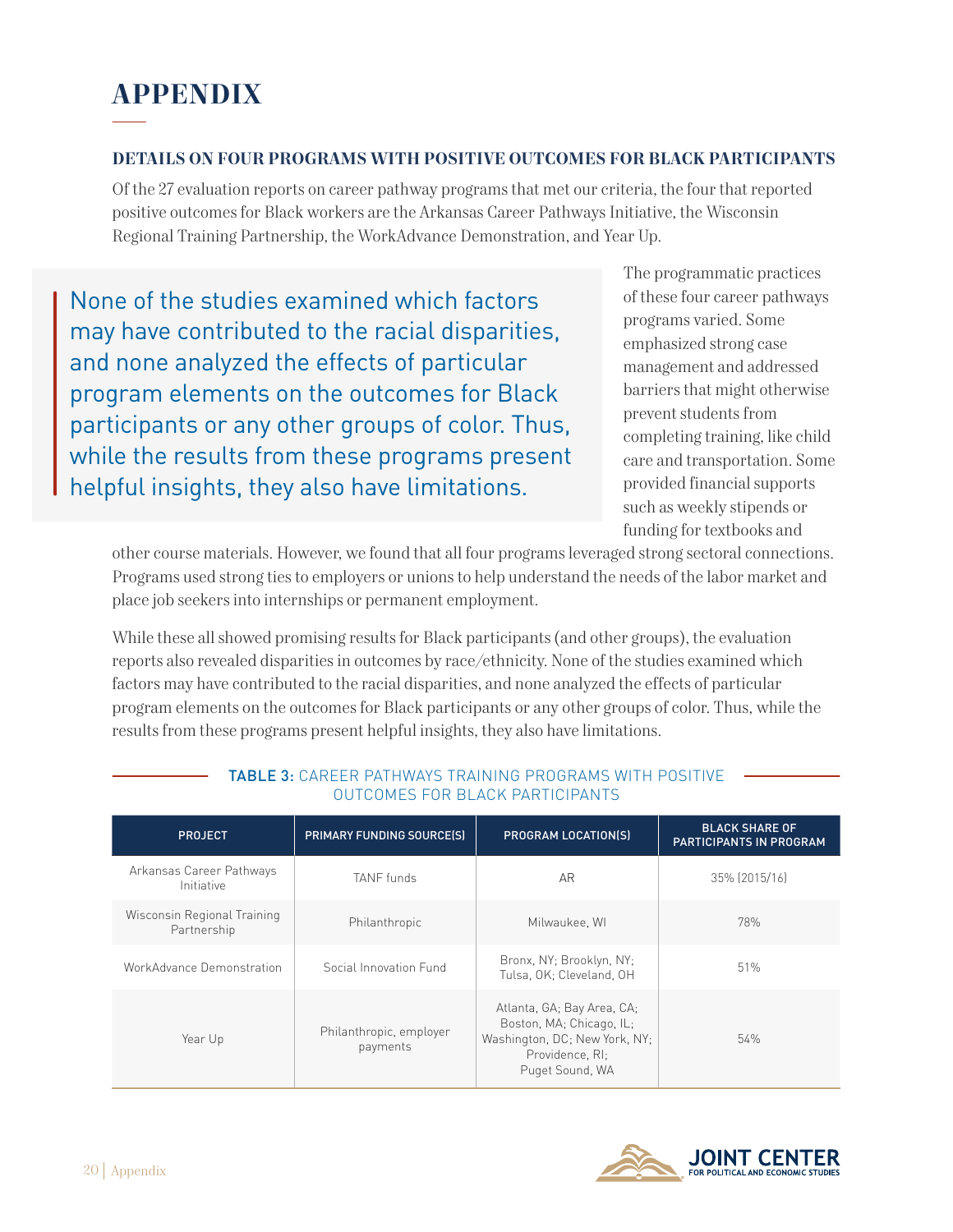

## **Arkansas Career Pathways Initiative**

The Arkansas Career Pathways Initiative provided education and training to more than 30,000 low-income residents of the state, with a focus on high-demand, high-wage industries. The initiative offered access to postsecondary training as well as "holistic" case management (funds for transportation, child care, and course supplies; mentoring; and individualized counseling).<sup>46</sup> The initiative also incorporated communities of practice, formed "to share proven strategies for enhancing career preparation and to learn from national thought leaders with a demonstrated track record of success in the college-towork transition."

Overall, the Arkansas Initiative's participants attained more education, earned more, and had higher rates of employment than nonparticipants.47 Between 2005 and 2013, Black participants earned more degrees or higher education certificates (45.2 percent) than Black students in the control group (16.9 percent). The rate was even higher for Latina/o participants (55.6 percent versus 14.2 percent).<sup>48</sup>



## **The Wisconsin Regional Training Partnership**

This career pathways program focused on training and placing participants in construction, health care, and manufacturing. The Wisconsin program offered short-term, sector-specific training that was responsive to employer requests and labor market needs. The evaluators emphasized strong links with employers and "new employment networks" for participants as reasons for the program's success. Black participants, who made up nearly 80 percent of the program's participants, earned 18 percent more than their peers in the control group, which the evaluation attributed to higher wages rather than working more hours. The program also provided case management, child care, and transportation for those receiving Temporary Assistance for Needy Families, postemployment retention support, job placement services, and "essential skills" training, as well as support to help potential participants qualify for the program, such as developmental education (as needed) and assistance obtaining a driver's license.49



## **WRTP BIG STEP**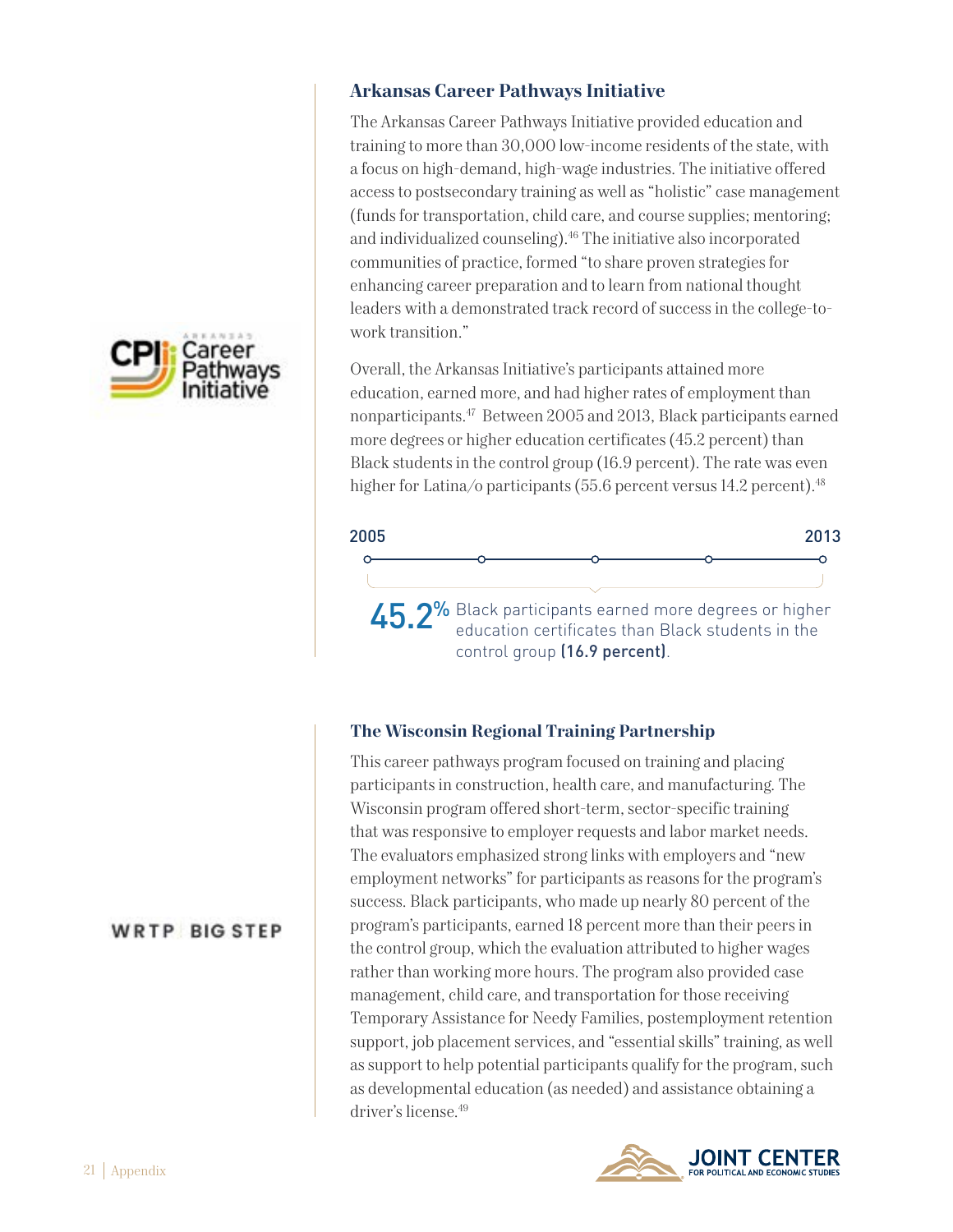# mdrc

#### **WorkAdvance**

The WorkAdvance model sought to assist both program participants and potential employers with a sector-based approach. In the evaluation that we reviewed, four program providers in three cities focused on five sectors — information technology, environmental remediation, transportation, manufacturing, and health care. The program screened program applicants thoroughly (for skill level), offered pre-employment and career-readiness services, occupational skills training ranging from two to 32 weeks, job development and placement services, and employment retention and advancement services. Most WorkAdvance sites offered training before work placement. Site experience mattered when it came to outcomes, with the most experienced of training providers yielding the best employment outcomes overall.<sup>50</sup>

An evaluation of the WorkAdvance demonstration found that Black (and Latina/o) participants had greater employment and earnings gains than white participants. Black and Latina/o participants saw higher weekly earnings in the first year and higher employment rates in the second year.51 WorkAdvance was particularly successful in placing participants of color in the information technology field.



WorkAdvance demonstration found that Black (and Latina/o) participants had greater employment and earnings gains than white participants

● Black ● White

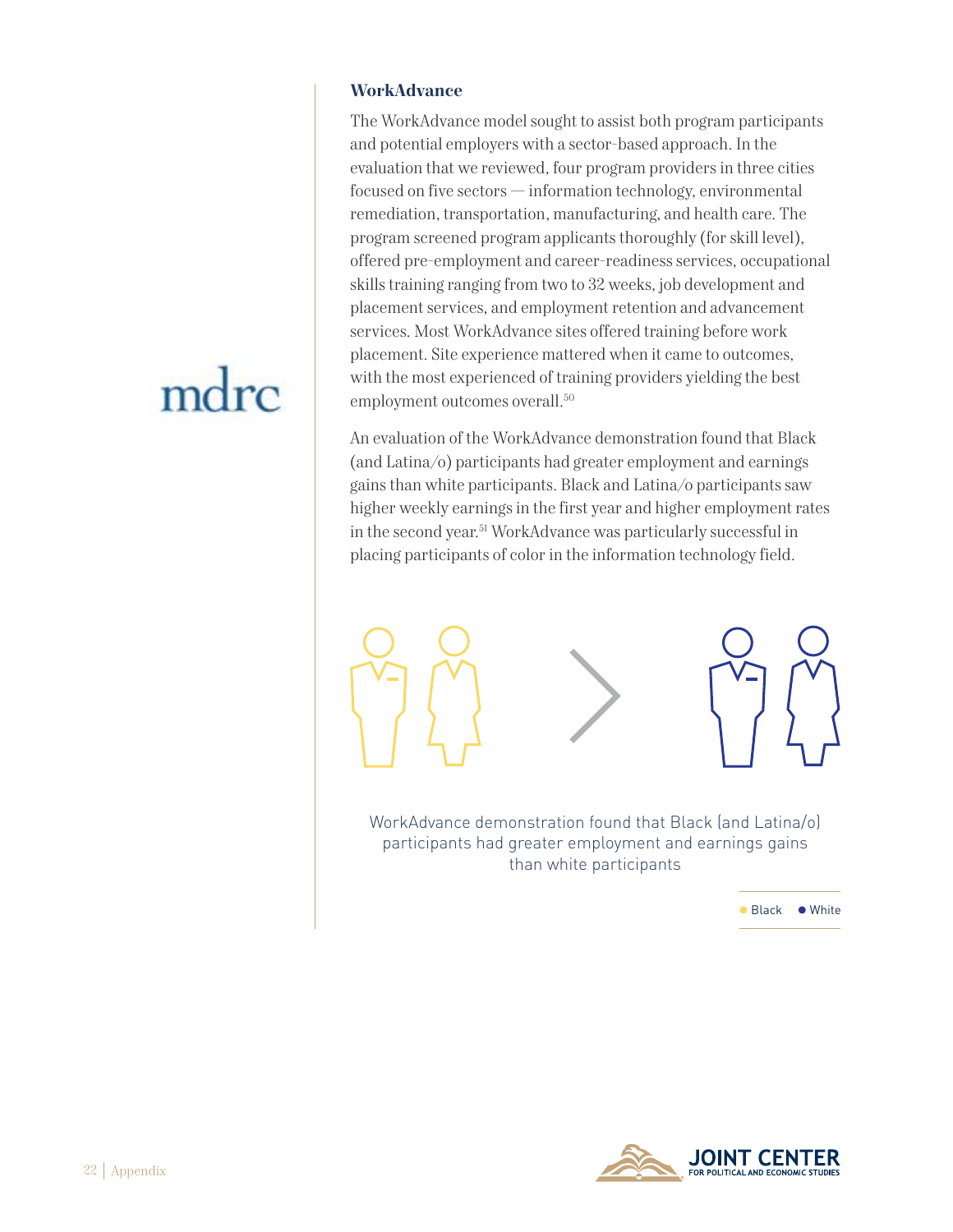# yearup

## **Year Up**

This program provided low-income youth (ages 18-24) with six months of full-time, customized training in the information technology and financial sectors, followed by a six-month internship with a large employer. The program emphasized technical and professional skills<sup>52</sup> and used a highly structured approach. Year Up provided important resources, guidance, feedback, and connections through welcome receptions, orientation week, preplanning with social workers to address needed supports, learning communities,<sup>53</sup> and one-on-one mentoring. Employers actively contributed to the program through design, instruction, and hiring, as well as helping to fund internships.<sup>54</sup>

The early results showed that students of all racial and ethnic groups benefited from the program across sites, including higher postsecondary enrollment, higher average quarterly earnings, and greater employment in the targeted fields.55 Quarterly earnings gains for all racial and ethnic groups participating in the program were at least \$1,000 more than that of the control group. Although the earnings gains of Black students (\$1,577) were smaller than those of Latina/o (\$2,171) and white/other (\$2,374) students, the gains were roughly similar when comparing peers who did not participate in the program (52, 53, and 57 percent gains for Black, Latina/o, and white/other participants, respectively).56 Black youth made up 54 percent of the Year Up treatment group. Latina/o youth were 32 percent of the participants.

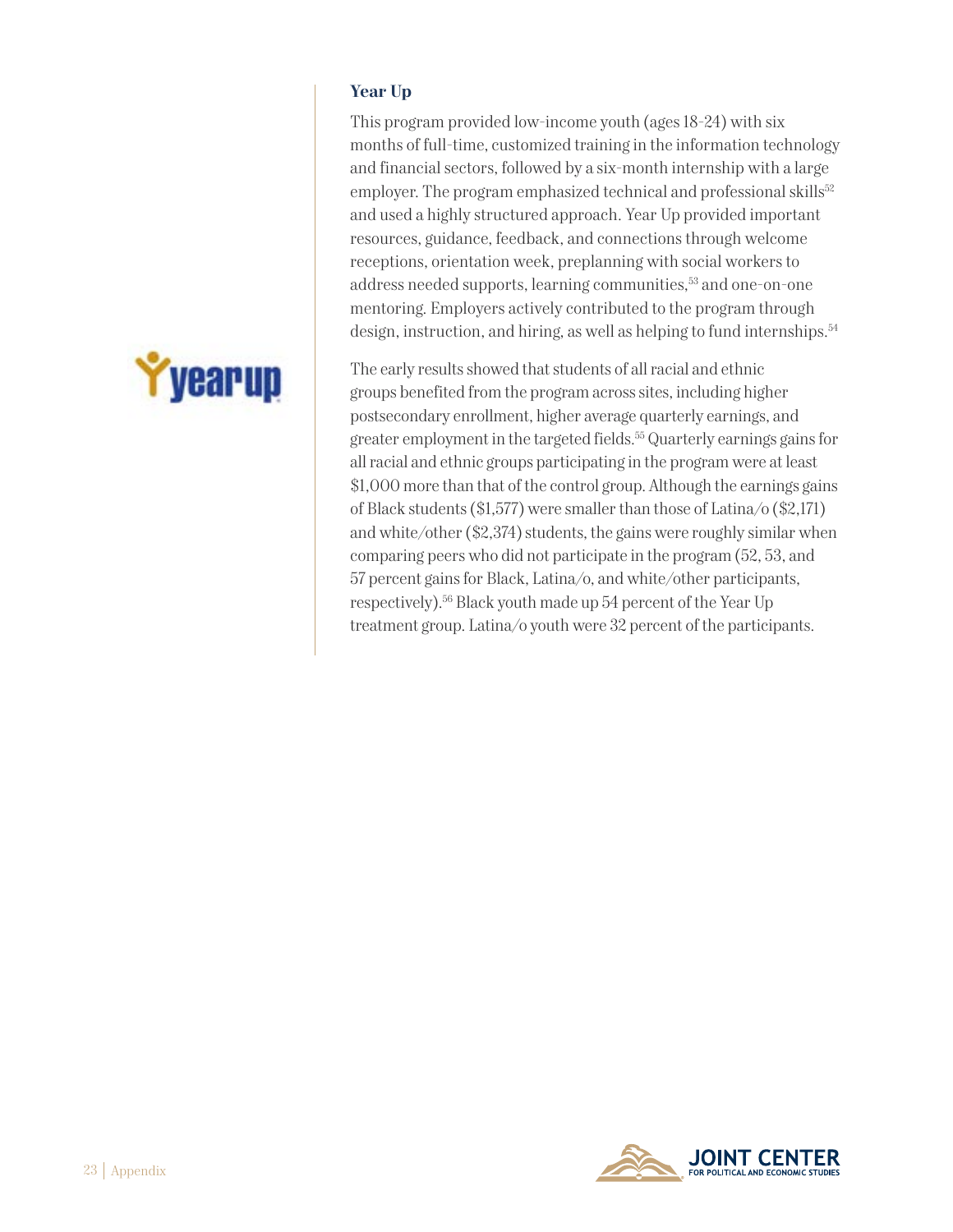#### **AN OVERVIEW OF THE 27 CAREER PATHWAY PROGRAM EVALUATIONS ANALYZED**

Below we outline the 27 career pathway programs reviewed. Studies without an asterisk are randomized-controlled trials (RCTs), those with one asterisk are quasi-experimental designs (QEDs), and those with two asterisks use another methodology.

| <b>EVALUATIONS OF CAREER</b><br><b>PATHWAY PROGRAMS</b>                                                                                                                                                                                                                                                      | POSITIVE OUTCOMES FOR<br><b>ALL PARTICIPANTS</b> | <b>POSITIVE OUTCOMES</b><br><b>DISAGGREGATED BY RACE</b> | POSITIVE OUTCOMES FOR<br><b>BLACK PARTICIPANTS</b> |
|--------------------------------------------------------------------------------------------------------------------------------------------------------------------------------------------------------------------------------------------------------------------------------------------------------------|--------------------------------------------------|----------------------------------------------------------|----------------------------------------------------|
| *Sheila Maguire, Joshua Freely,<br>Carol Clymer, Maureen Conway, and<br>Deena Schwartz, "Tuning into Local Labor<br>Markets: Findings from the Sectoral<br>Employment Impact Study" (Philadelphia:<br>Public/Private Ventures, July 2010)                                                                    | Y                                                | Υ                                                        | Y                                                  |
| Mary G. Visher and Jedediah Teres,<br>"Breaking New Ground: An Impact<br><b>Study of Career-Focused Learning</b><br>Communities at Kingsborough<br>Community College" (New York: National<br>Center for Postsecondary Research,<br><b>July 2011)</b>                                                         | N                                                | N                                                        | UNKNOWN                                            |
| Vanessa Martin and Joseph Broadus,<br>"Enhancing GED Instruction to Prepare<br><b>Students for College and Careers:</b><br>Early Success in LaGuardia Community<br>Colleges' Bridge to Health and Business<br>Program" (New York: MDRC, May 2013)                                                            | Y                                                | N                                                        | <b>UNKNOWN</b>                                     |
| Anne Roder and Mark Elliott, "Sustained<br>Gains: Year Up's Continued Impact on<br>Young Adults' Earnings" (New York:<br>Economic Mobility Corporation, May 2014)                                                                                                                                            | Y                                                | N                                                        | <b>UNKNOWN</b>                                     |
| ** Office of Community<br>College Research and Leadership, "Third<br>Party Evaluation of Implementation<br>of the Health Professions Pathways<br>Consortium: Nine Co-Grantee College<br>Site Reports" (Champaign, IL: University<br>of Illinois at Urbana-Champaign,<br>September 2015)                      | N                                                | N                                                        | <b>UNKNOWN</b>                                     |
| Richard Hendra, David H. Greenberg,<br>Gayle Hamilton, Ari Oppenheim,<br>Alexandra Pennington, Kelsey Schaberg,<br>and Betsy L. Tessler, "Encouraging<br><b>Evidence on Sector-Focused</b><br>Advancement Strategy: Two-Year Impacts<br>from the WorkAdvance Demonstration"<br>(New York: MDRC, August 2016) | Y                                                | Y                                                        | Y                                                  |

#### TABLE 4: STUDIES REVIEWED

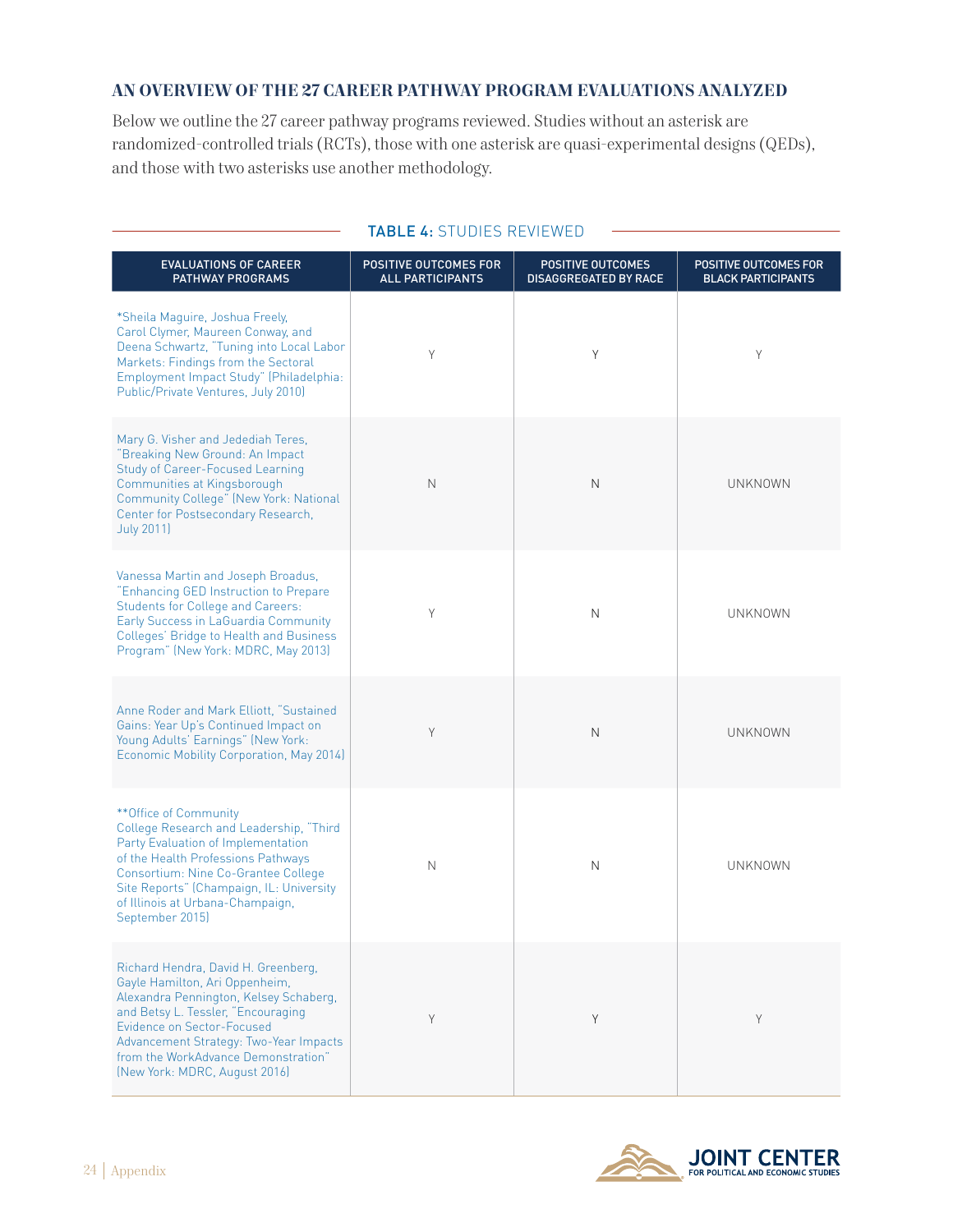| "Evaluation of SNAP Employment<br>and Training Pilots: Annual Report to<br>Congress, Fiscal Year 2016" (Washington,<br>DC: Mathematica Policy Research and<br>MDRC with Insight Policy Research, Kone<br>Consulting, and Decision Information<br>Resources, November 23, 2016)                                                                                                                                                                | N | N            | UNKNOWN        |
|-----------------------------------------------------------------------------------------------------------------------------------------------------------------------------------------------------------------------------------------------------------------------------------------------------------------------------------------------------------------------------------------------------------------------------------------------|---|--------------|----------------|
| Karin Martinson, Julie Williams, Karen<br>Needels, Laura Peck, Shawn Moulton,<br>Nora Paxton, Annalisa Mastri, Elizabeth<br>Copson, Hiren Nisar, Alison Comfort,<br>and Melanie Brown-Lyons, "The Green<br>Jobs and Health Care Impact Evaluation:<br>Findings from the Impact Study of Four<br>Training Programs for Unemployed and<br>Disadvantaged Workers" (Bethesda, MD:<br>Abt Associates and Mathematica Policy<br>Research, May 2016) | Y | $\mathsf{N}$ | UNKNOWN        |
| ** Colleen Graber, Brandon Roberts,<br>Nancy McCrohan, Jasmina Camo-<br>Biogradlija, and Nathalie Winans, "On-<br>Ramps to Career Pathways Evaluation<br>Final Report" (Lansing, MI: Public Policy<br>Associates and Brandon Roberts +<br>Associates, June 2016)                                                                                                                                                                              | N | $\mathbb N$  | <b>UNKNOWN</b> |
| Dominic Modicamore, Yvette Lamb,<br>Jeffrey Taylor, Ama Takyi-Laryea, Kathy<br>Karageorge, and Enzo Ferroggiaro,<br>"Accelerating Connections to<br>Employment, vol. I" (Fairfax, VA: ICF,<br>May 2017)                                                                                                                                                                                                                                       | Y | N            | UNKNOWN        |
| Karin Martinson, Elizabeth Copson, Glen<br>Schneider, Sam Elkin, Bright Sarfo, Tresa<br>Kappill, Claire Ma, Carly Morrison, and<br>Audra Nakas, "Evaluation of the Ready<br>to Work Partnership Grant Program:<br>Findings from the Implementation Study<br>of Four Training Programs for Long-<br>Term Unemployed Workers" (Bethesda,<br>MD: Abt Associates and MEF Associates.<br>August 2017)                                              | Ν | N            | UNKNOWN        |
| Hannah Betesh, Hui Kim, Deborah<br>Kogan, Rachel Lindy, and Anne Paprocki,<br>"Evaluation of Accelerated Training for<br>Illinois Manufacturing: Impact Report<br>(Oakland, CA: Social Policy Research<br>Associates, April 2017)                                                                                                                                                                                                             | Y | $\mathsf{N}$ | UNKNOWN        |

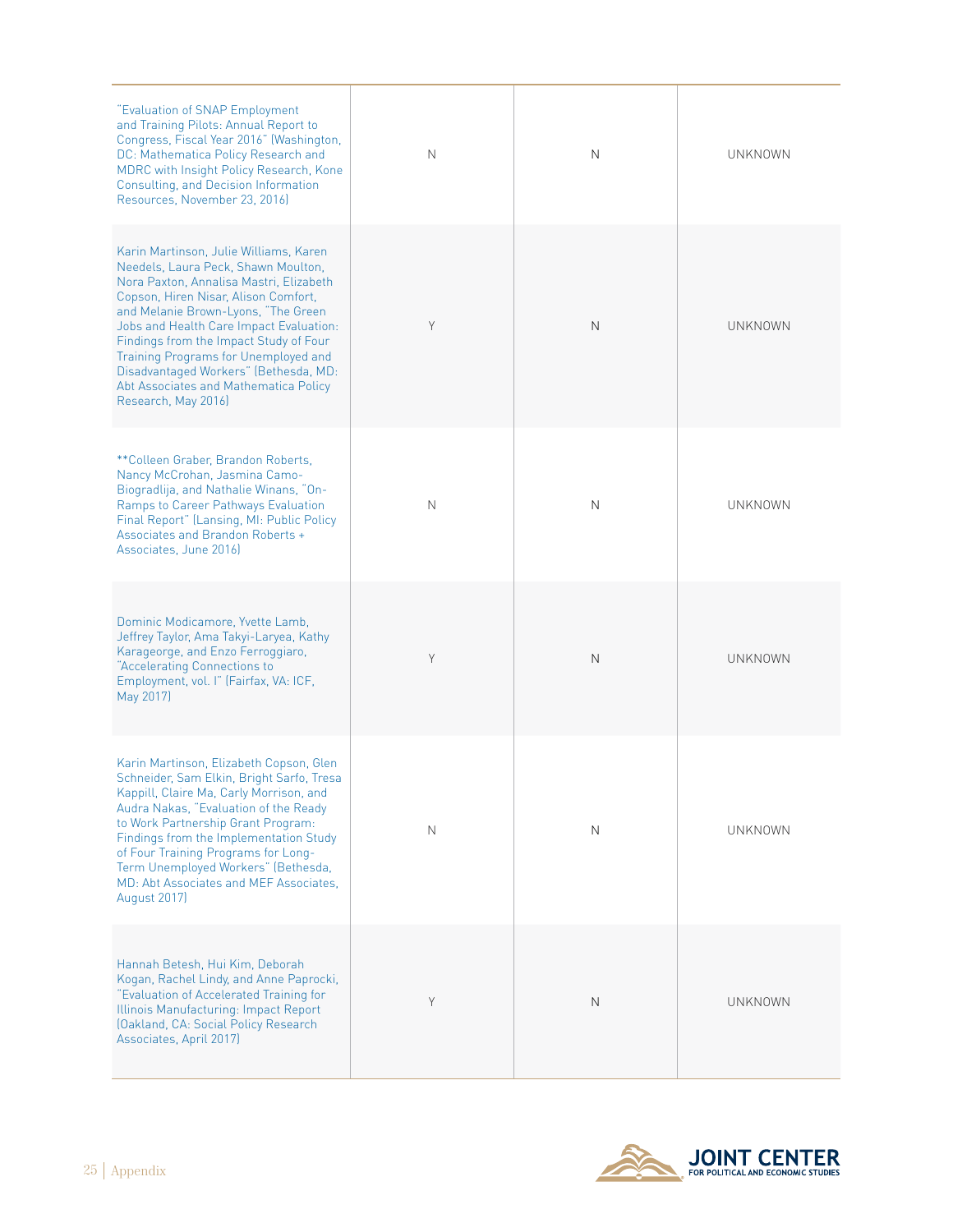| Mark Elliott and Anne Roder, "Escalating<br>Gains: Project QUEST's Sectoral Strategy<br>Pays Off" (New York: Economic Mobility<br>Corp., April 2017)                                                                                                                                                     | Y | N | UNKNOWN        |
|----------------------------------------------------------------------------------------------------------------------------------------------------------------------------------------------------------------------------------------------------------------------------------------------------------|---|---|----------------|
| ** Arlene de la Mora, Elisabeth Callen,<br>Mari Kemis, and William Abraham,<br>"2017 ITC2 Annual Evaluation Report:<br>Information Technology - Credentials to<br>Careers" (Ames, IA: Research Institute<br>for Studies in Education. Iowa State<br>University, September 2017)                          | Y | N | <b>UNKNOWN</b> |
| *Theresa Anderson, Daniel Kuehn,<br>Lauren Eyster, Burt S. Barnow, and<br>Robert I. Lerman, "New Evidence on<br>Integrated Career Pathways: Final Impact<br>Report for Accelerating Opportunity"<br>(Washington, DC: Urban Institute,<br>June 2017)                                                      | Y | N | <b>UNKNOWN</b> |
| *"College Counts Evidence of Impact:<br>A Research Analysis of the Arkansas<br>Career Pathways Initiative" (Little Rock,<br>Arkansas: The Arkansas Career Pathways<br>Initiative, January 2018)                                                                                                          | Y | Y | Y              |
| **Brandon Roberts, Derek Price, Jess<br>Lewis Valentine, Robert Roach, and<br>Wendy Sedlak, "Advancing Career"<br>Pathway Development in Wisconsin<br><b>Technical Colleges: Final Evaluation</b><br>Report" (Philadelphia: Equal Measure,<br>DVP-PRAXIS, Brandon Roberts +<br>Associates, October 2018) | N | N | <b>UNKNOWN</b> |
| David Fein and Jill Hamadyk, "Bridging<br>the Opportunity Divide for Low-Income<br>Youth: Implementation and Early Impacts<br>of the Year Up Program" (Bethesda, MD:<br>Abt Associates, May 2018)                                                                                                        | Υ | Y | Y              |
| *Deborah Kogan, Przemyslaw<br>Nowackzyk, Mayte Cruz, and Andrew<br><b>Wiegand, "Connecting Competencies</b><br>to Employers, Round 4 TAACCCT Grant<br>Final Report" (Oakland, CA: Social Policy<br>Research Associates, September 2018)                                                                  | N | N | <b>UNKNOWN</b> |

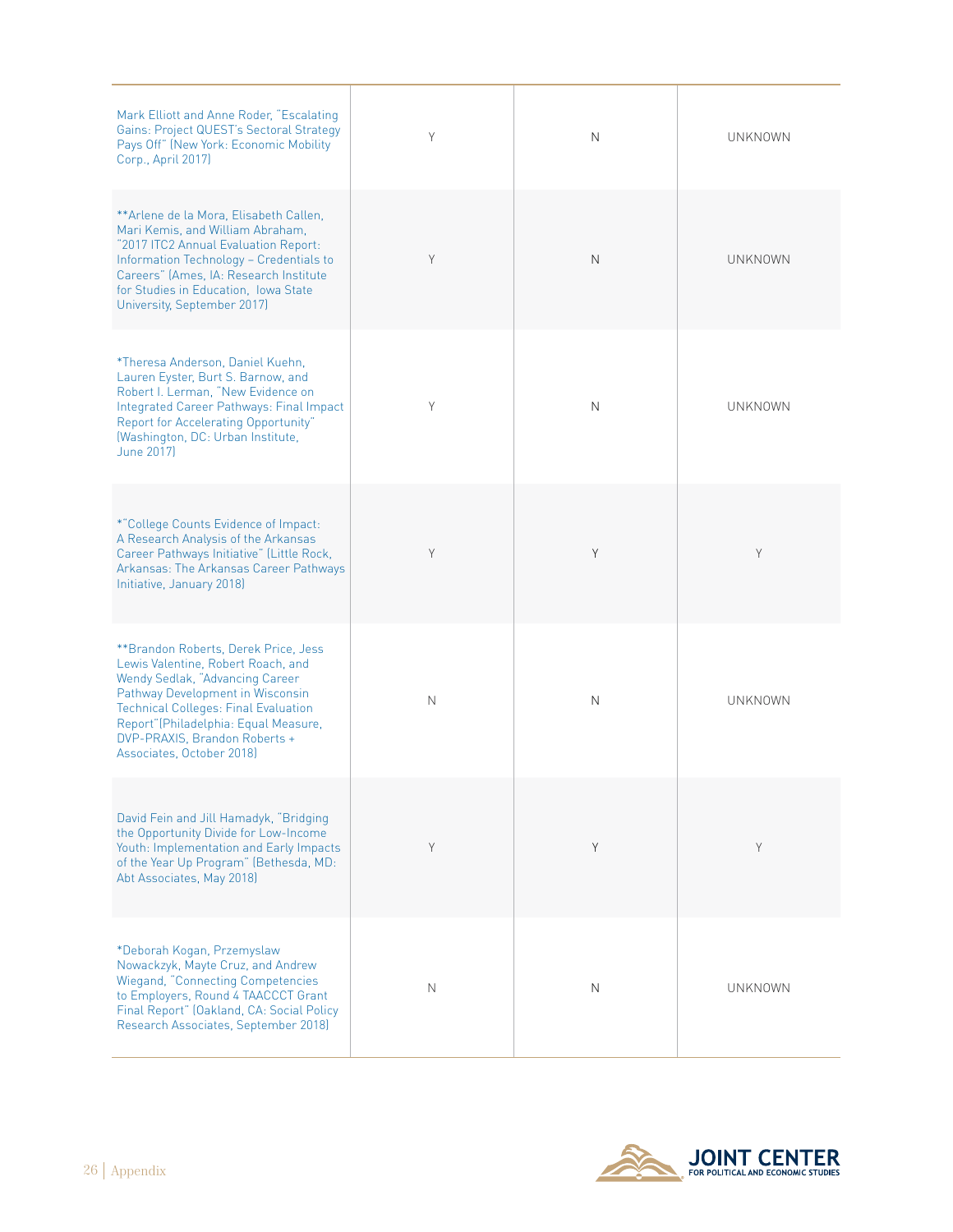| **Nitya Venkateswaran, Carolyn<br>Padovano, Jay Feldman, Jessica Robles,<br>Candace Kirksey, and Talia Shalev,<br>"Creating Access to Rural Education in<br>Health Care Professions: Final Report<br>on the Implementation and Impact of<br>HealthCARE Montana" (Berkeley, CA: RTI<br>International, September 2018)                                                                                                                          | Y | Y | N              |
|-----------------------------------------------------------------------------------------------------------------------------------------------------------------------------------------------------------------------------------------------------------------------------------------------------------------------------------------------------------------------------------------------------------------------------------------------|---|---|----------------|
| Laura R. Peck, Alan Werner, Eleanor<br>Harvill, Daniel Litwok, Shawn Moulton,<br>Alyssa Rulf Fountain, and Gretchen<br>Locke, "Health Profession Opportunity<br>Grants 1.0 Impact Study Interim Report:<br>Program Implementation and Short-Term<br>Impacts"(Cambridge, MA: Abt A                                                                                                                                                             |   | Y | N              |
| Pamela Loprest, "Health Profession<br>Opportunity Grants 2.0: Year Two Annual<br>Report (2016-2017)" (Washington, DC:<br>Urban Institute, July 2018)                                                                                                                                                                                                                                                                                          |   | N | UNKNOWN        |
| Cynthia Miller, Danielle Cummings,<br>Megan Millenky, Andrew Wiegard, and<br>David Long, "Laying a Foundation: Four-<br>Year Results of the National YouthBuild<br>Evaluation" (New York: MDRC, May 2018)                                                                                                                                                                                                                                     | N | N | UNKNOWN        |
| **Michelle Van Noy, Renee Edwards,<br>Sara B. Haviland, Heather McKay, Daniel<br>Douglas, William Mabe, Victoria Coty,<br>Sofia Javed, Nikolas Pardalis, Laci<br>Hubbard-Mattix, and David Seith, "New<br>Jersey Health Professions Pathways to<br>Regional Excellence Project TAACCCT<br>Evaluation, Final Report: Implementation<br>and Impact" (Piscataway, NJ: Rutgers<br><b>Education Employment Research Center,</b><br>September 2018) | N | N | <b>UNKNOWN</b> |
| Sarah Avellar, Reginald Covington,<br>Quinn Moore, Ankita Patnaik, and April<br>Wu, "Parents and Children Together:<br><b>Effects of Four Responsible Fatherhood</b><br>Programs for Low-Income Fathers"<br>(Washington, DC: Mathematica Policy<br>Research, June 2018)                                                                                                                                                                       | N | N | <b>UNKNOWN</b> |

At the time of this report, all of the evaluations are complete except the following six ongoing multi-year evaluations: SNAP Employment and Training Pilots; Ready to Work Partnership Grant Program; both Year Up Programs; Health Profession Opportunity Grants 1.0; and Health Profession Opportunity Grants 2.0.

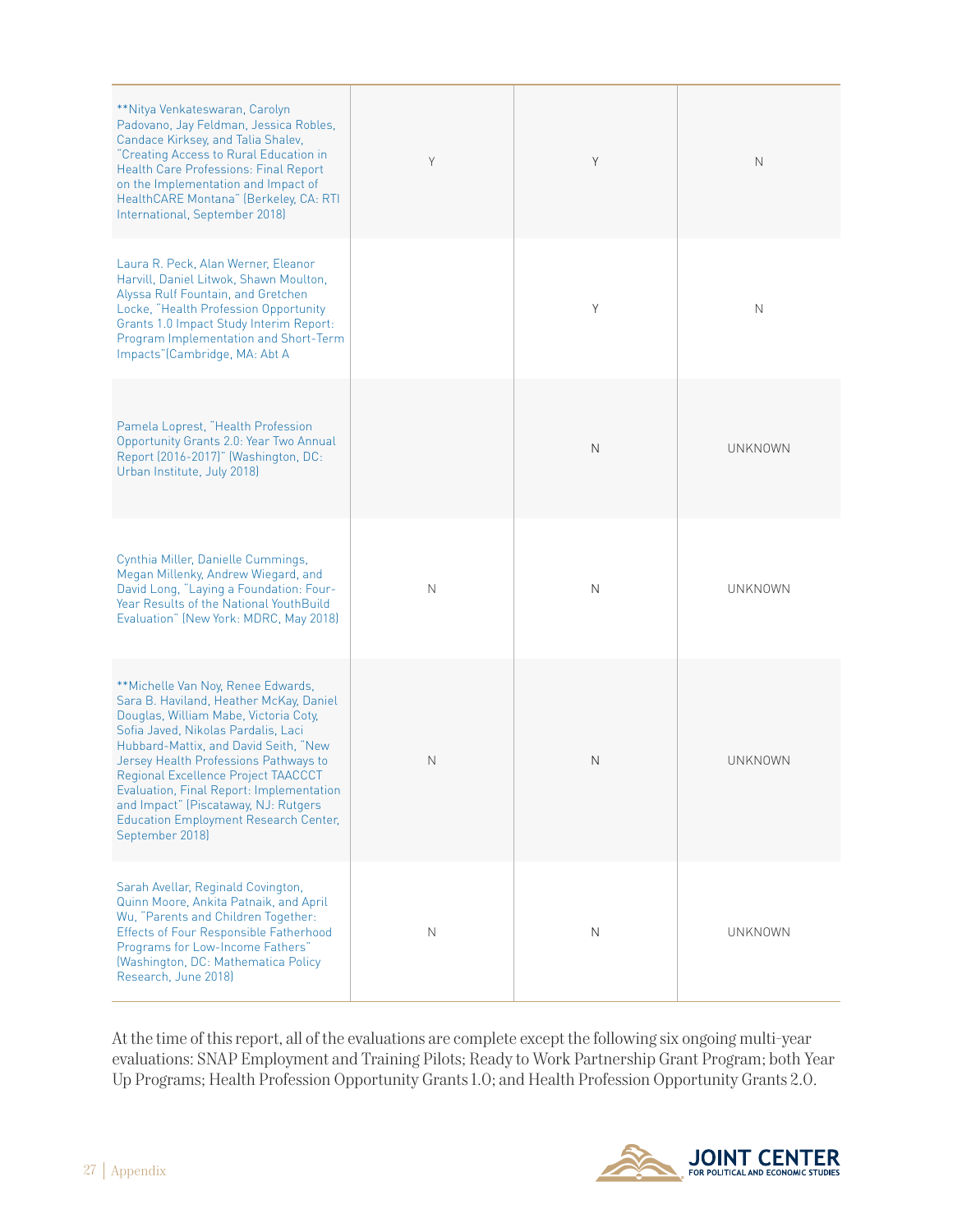





# **ABOUT THE AUTHORS**

**Dr. Alex Camardelle** is the director of the Workforce Policy Program at the Joint Center for Political and Economic Studies, where he leads a program that centers Black workers in policy debates concerning the future of work, workforce development, and access to good jobs. Prior to joining the Joint Center, Dr. Camardelle served as the senior policy analyst for economic mobility at the Georgia Budget and Policy Institute, where his research and advocacy supported policy reforms shaping workforce development, worker justice, and access to core safety net programs for individuals and families with low incomes. He also worked at the Annie E. Casey Foundation, where he was responsible for strengthening economic opportunity through research, grantmaking, and partnerships. Dr. Camardelle holds a B.A. in political science from the University of Alabama, and a master's of public administration in policy analysis and evaluation and a PhD in educational policy studies, both from Georgia State University. His scholarship focuses on race, workforce development, and political economy.

**Harin Contractor** currently serves as a senior policy advisor in the National Economic Council at the White House. Previously, Mr. Contractor was the workforce policy director at the Joint Center for Political and Economic Studies. He also worked at a tech start-up that used government data to empower communities. He started the data analytics unit of the Universal Service Administrative Company (USAC), a government-run nonprofit that provides \$10 billion in grants to facilitate broadband access across the United States. Mr. Contractor worked in the Obama administration at the U.S. Department of Labor as the Economic Policy Advisor to the Secretary. He is a graduate of the University of Georgia and the University of Chicago.

**Dr. Paul Elam, Jr.**, is the chief strategy officer of Michigan Public Health Institute (MPHI). He responsible for aligning the priorities of MPHI with national interests and diversifying the public health institute's portfolio to address cutting-edge issues that affect the health and well-being of our society. Dr. Elam brings a wealth of knowledge and experience measuring racial and ethnic disproportionality and believes that sound public policy analysis should include an examination of whether all people are being treated fairly and equitably. Dr. Elam works closely with governmental, philanthropic, university, and nonprofit clients, providing strategic consultation to advance decisions in ways that improve lives, advance social justice and produce equitable outcomes. Dr. Elam earned a PhD in family and child ecology, a master's degree in criminal justice and urban studies, and a bachelor's degree in criminal justice, all from Michigan State University.

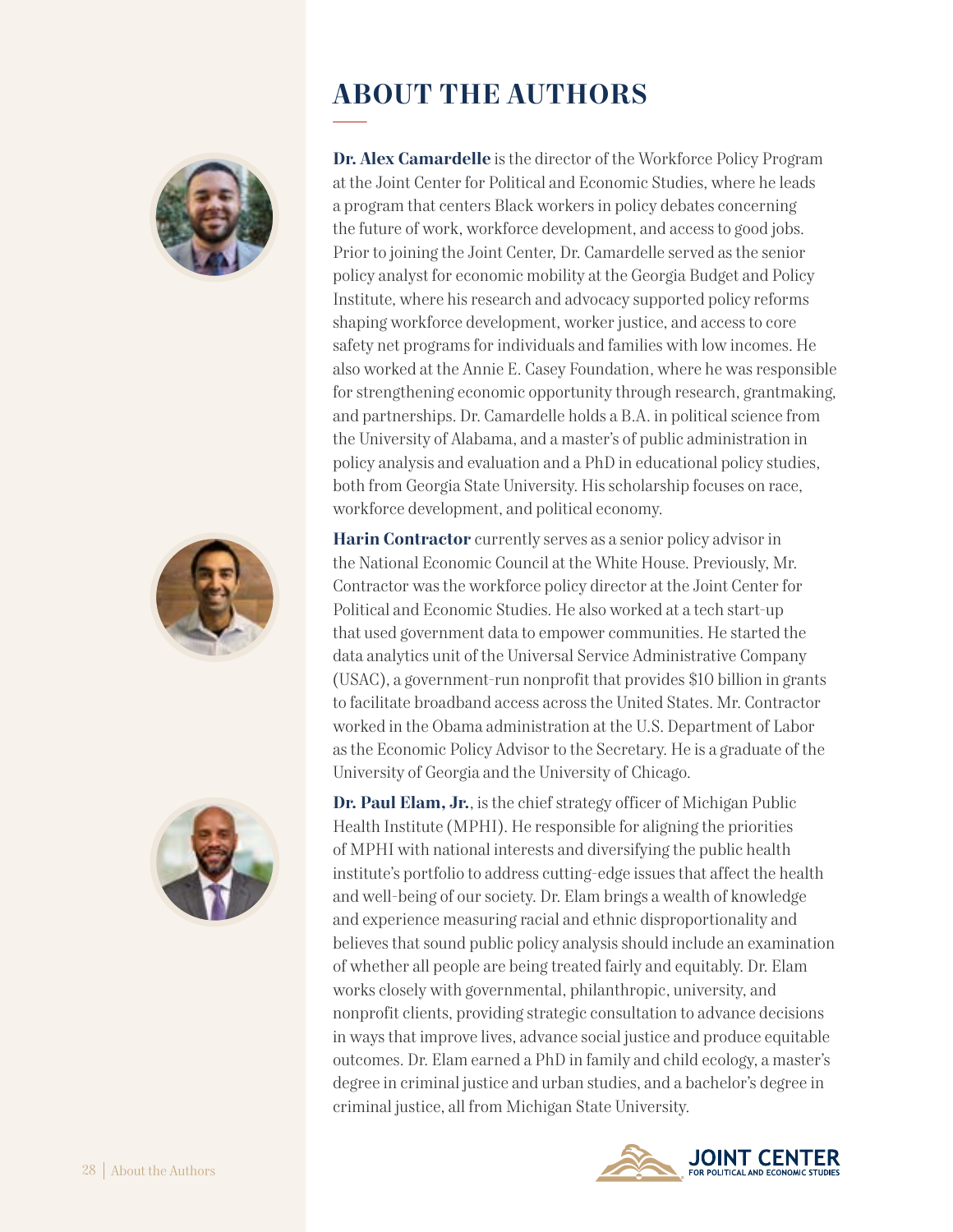



**Colleen Graber** is the chief operating officer at Public Policy Associates, Inc. She specializes in education and workforce development research and evaluation. Her interests include aligning the educational system with workforce needs, innovation in the public sector, and equity in student and adult outcomes. She has conducted implementation and impact evaluations of state-level workforce development initiatives around the country, led research projects for community colleges and other educational entities, and provided strategic support to public-private partnerships. Ms. Graber has presented insights from her work at state and national conferences, including those of the American Evaluation Association, the National Association of Workforce Development Professionals, and the National Association for Welfare Research and Statistics. She served on the board of the Michigan Evaluation Association from 2014-2018. Ms. Graber holds degrees in history from the University of Michigan and the University at Albany— State University of New York, and received her teacher education training at Michigan State University.

**Spencer Overton** is the president of the Joint Center for Political and Economic Studies. Today, the Joint Center's research shapes national discussions on workforce policy, technology policy, economic policy, and congressional staff diversity. Mr. Overton is also a tenured professor at George Washington Law School, and he is the author of a book and several academic articles, think tank reports, and popular commentaries on race and public policy. He held several policy leadership roles on the 2007-2008 Obama presidential campaign, on the Obama transition team, and as a presidential appointee in the Obama administration. Mr. Overton has also practiced law at the firm Debevoise & Plimpton, clerked for U.S. Court of Appeals Judge Damon J. Keith, and graduated with honors from both Hampton University and Harvard Law School.

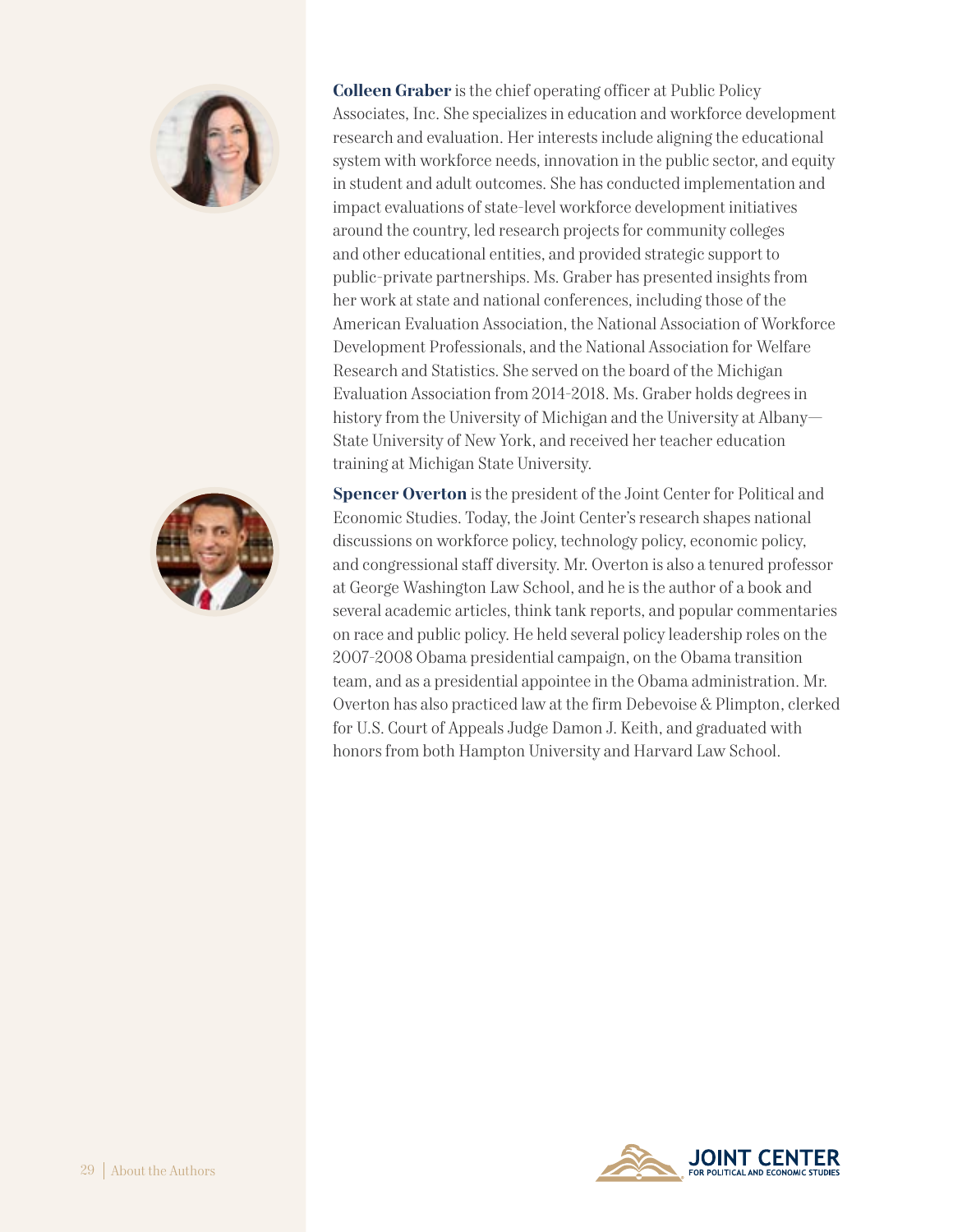

# **ACKNOWLEDGMENTS**

This report was made possible by the support of Google.org. We also appreciate Lumina Foundation's support in the dissemination of the report's findings. The statements made and views expressed are solely the responsibility of the authors.

We thank Gerri Fiala, Scott Gibson, Demetra Nightingale, Margaret Simms, Jonathan Simonetta, and Portia Wu for input on the approach of this paper. Thanks to Jeanne Bellotti, Jillian Berk, Sheena McConnell, and Dave Roberts of Mathematica as well as Zach Epstein and Julie Strawn of Abt Associates for their help in identifying the evaluations for this research. Thanks to Molly Bashay, Anthony Carnevale, Anna Fife, Al Fitzpayne, Jessica Fulton, Melissa Johnson, Andy Van Kleunen, Chauncy Lennon, Jeff Strohl, and Wayne Taliaferro for reviewing early versions of the report.

We thank the Congressional Black Caucus and Congresswoman Lisa Blunt Rochester for providing us with a platform to share our findings. Special thanks to VOX Global for their counsel and work in the public education of the report's findings. Thanks also to Chandra Hayslett, Victoria Johnson, Kendall Easley, Fane Wolfer, and Barbara Ray who edited the report, and Vlad Archin for designing the report.

The Joint Center for Political and Economic Studies, founded in 1970, is a 501(c)(3) nonprofit organization based in Washington, DC. The Joint Center provides compelling and actionable policy solutions to eradicate persistent and evolving barriers to the full freedom of Black people in America. We are the trusted forum for leading experts and scholars to participate in major public policy debates and promote ideas that advance Black communities. We use evidence-based research, analysis, convenings, and strategic communications to support Black communities and a network of allies.

Opinions expressed in Joint Center publications are those of the authors and do not necessarily reflect the views of the staff, officers, or governors of the Joint Center for Political and Economic Studies or of the organizations that support the Joint Center and its research.

Media Contact press@jointcenter.org | 202.789.3500 EXT 105 © Copyright 2022 All rights reserved. Joint Center for Political and Economic Studies 633 Pennsylvania Ave., NW Washington, DC 20004 info@jointcenter.org | www.jointcenter.org @JointCenter

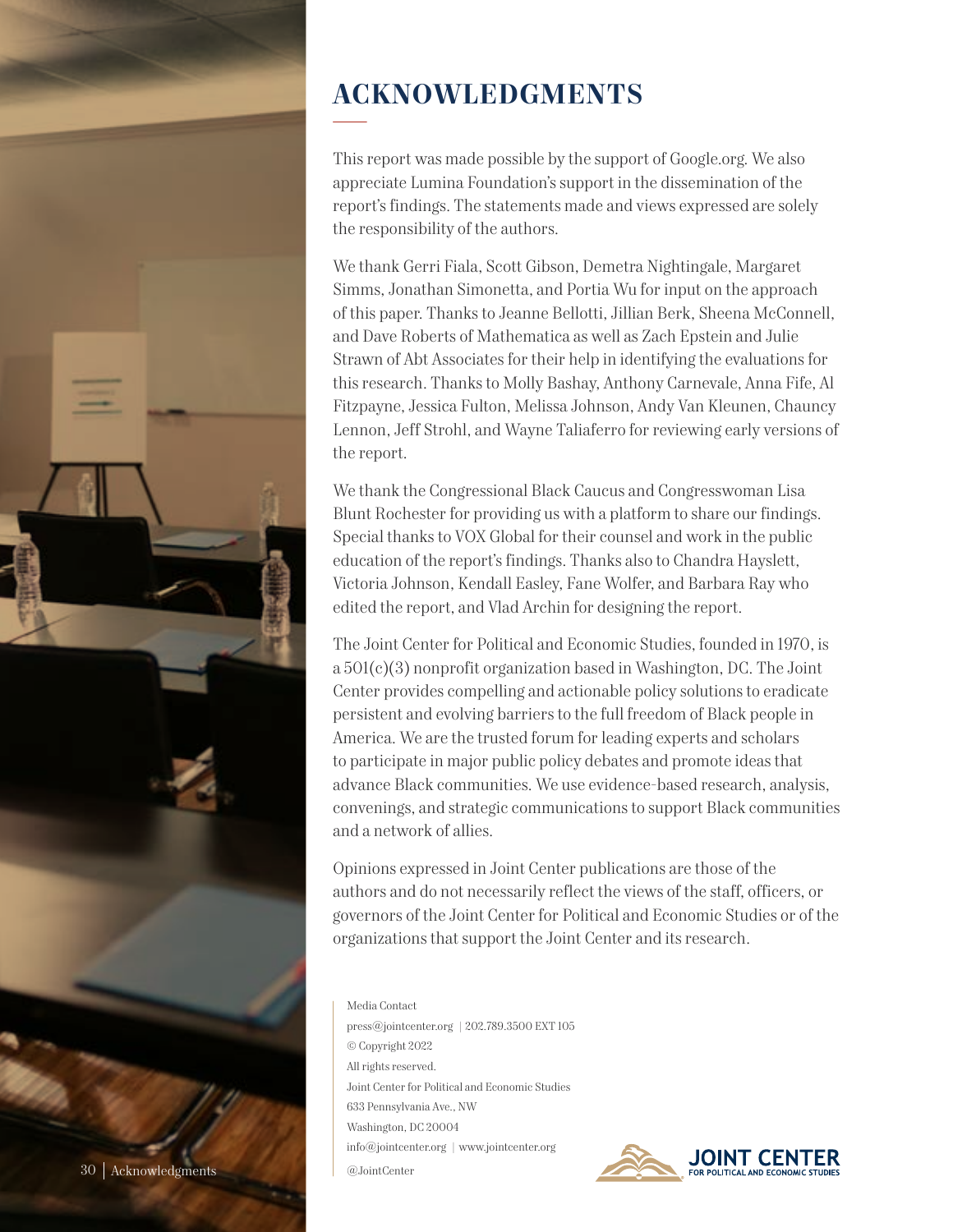## **REFERENCES**

**1.** Most recently, the U.S. Department of Commerce defined a "quality job" as any job that exceeds the local prevailing wage for an industry in the region, includes basic benefits (e.g., paid leave, health insurance, retirement/savings plan), and/or is unionized, and helps the employee develop the skills and experiences necessary to advance along a strong career path.

**2.** Kristen Broady, ["Race and Jobs at High Risk to Automation"](https://jointcenter.org/wp-content/uploads/2017/12/Race-and-Jobs-at-High-Risk-to-Automation-12-18-17-11_30-am.docx-2_0.pdf) (Washington, DC: Joint Center for Political and Economic Studies, December 2017) (finding that 31 percent of Latino workers and 27 percent of Black workers are concentrated in just 30 jobs at high risk to automation).

**3.** Abigail Hess, ["The Pandemic Accelerated Job Automation and Black and Latino Workers Are Most Likely to be Replaced,"](https://www.cnbc.com/2021/03/17/black-latino-workers-most-likely-to-be-replaced-by-automation-report.html) CNBC, March 2021.

**4.** Kelemwork Cook, Duwain Pinder, Shelley Stewart, Amaka Uchegbu, and Jason Wright, ["The future of work in Black](https://www.mckinsey.com/featured-insights/future-of-work/the-future-of-work-in-black-america) [America"](https://www.mckinsey.com/featured-insights/future-of-work/the-future-of-work-in-black-america) (Washington, D.C.: McKinsey & Company, October 2019).

**5.** Eric Morath, ["Disparity in Jobless Rates Suggests Black Workers Face Slowest Recovery,"](https://www.wsj.com/articles/disparity-in-jobless-rates-suggests-black-workers-face-slower-recovery-11606645801) *Wall Street Journal*, Nov. 29, 2020.

**6.** Joint Center for Political and Economic Studies analysis of 2020 Bureau of Labor Statistics data.

**7.** Recent programs that have used a career pathways approach have included Year Up, Job Corps, Health Profession Opportunity Grants, Ready to Work Partnership Grants, Workforce Innovation Fund, and Trade Adjustment Assistance, among others.

**8.** Career Pathways, ["About Career Pathways"](http://www.career-pathways.org/about-career-pathways/) (n.d.).

**9.** Throughout this paper, we highlight the need to examine programs by race. The concern for Black workers expressed does not seek to diminish the importance of other demographic factors in training, education, and workforce contexts.

**10.** Darrick Hamilton, William Darity, Jr., Anne E. Price, Vishnu Sridharan, and Rebecca Tippett, ["Umbrellas Don't Make It](http://www.career-pathways.org/about-career-pathways/) [Rain: Why Studying and Working Hard Isn't Enough for Black Americans"](http://www.career-pathways.org/about-career-pathways/) (New York: The New School, Duke Center for Social Equity, and Insight, 2015).

**11.** Valerie Wilson and Elise Gould, ["Black Workers Face Two of the Most Lethal Preexisting Conditions for Coronavirus:](https://www.epi.org/publication/black-workers-covid/) [Racism and Economic Inequality"](https://www.epi.org/publication/black-workers-covid/) (Washington, DC: Economic Policy Institute, June 1, 2020).

**12.** Ira Katznelson, *When Affirmative Action Was White: An Untold History of Racial Inequality in Twentieth Century America* (New York: W.W. Norton, 2005).

**13.** Joint Center for Political and Economic Studies analysis of 2020 Bureau of Labor Statistics data.

**14.** Ibid.

**15.** U.S. Bureau of Labor Statistics, "Household Data, Not Seasonally Adjusted, [Table E-16. Unemployment Rates by Age, Sex,](https://www.bls.gov/web/empsit/cpsee_e16.htm) [Race, and Hispanic or Latino Ethnicity"](https://www.bls.gov/web/empsit/cpsee_e16.htm) (Washington, DC, 2020-21).

**16.** U.S. Census Bureau, ["ACS Income Data Tables"](https://www.census.gov/topics/income-poverty/income/data/tables/acs.html) (Washington, DC: American Community Survey, n.d.).

**17.** National Center for Education Statistics, *Digest of Education Statistics*, ["Table 104.65. Percentage of Persons 25 to 29 Years](https://nces.ed.gov/programs/digest/d15/tables/dt15_104.65.asp) [Old with an Associate's or Higher Degree, by Sex and Race/Ethnicity: 1992 through 2015"](https://nces.ed.gov/programs/digest/d15/tables/dt15_104.65.asp) (Washington, DC, n.d.).

**18.** Valerie Wilson and William M. Rodgers III, "Black-White Wage Gaps Expand with Rising Wage Inequality" (Washington, DC: Economic Policy Institute, September 19, 2016). "Black male college graduates (both those with just a college degree and those who have gone beyond college) started the 1980s with less than a 10 percent disadvantage relative to white male college graduates but by 2014 similarly educated new entrants were at a roughly 20 percent disadvantage." (p. 4).

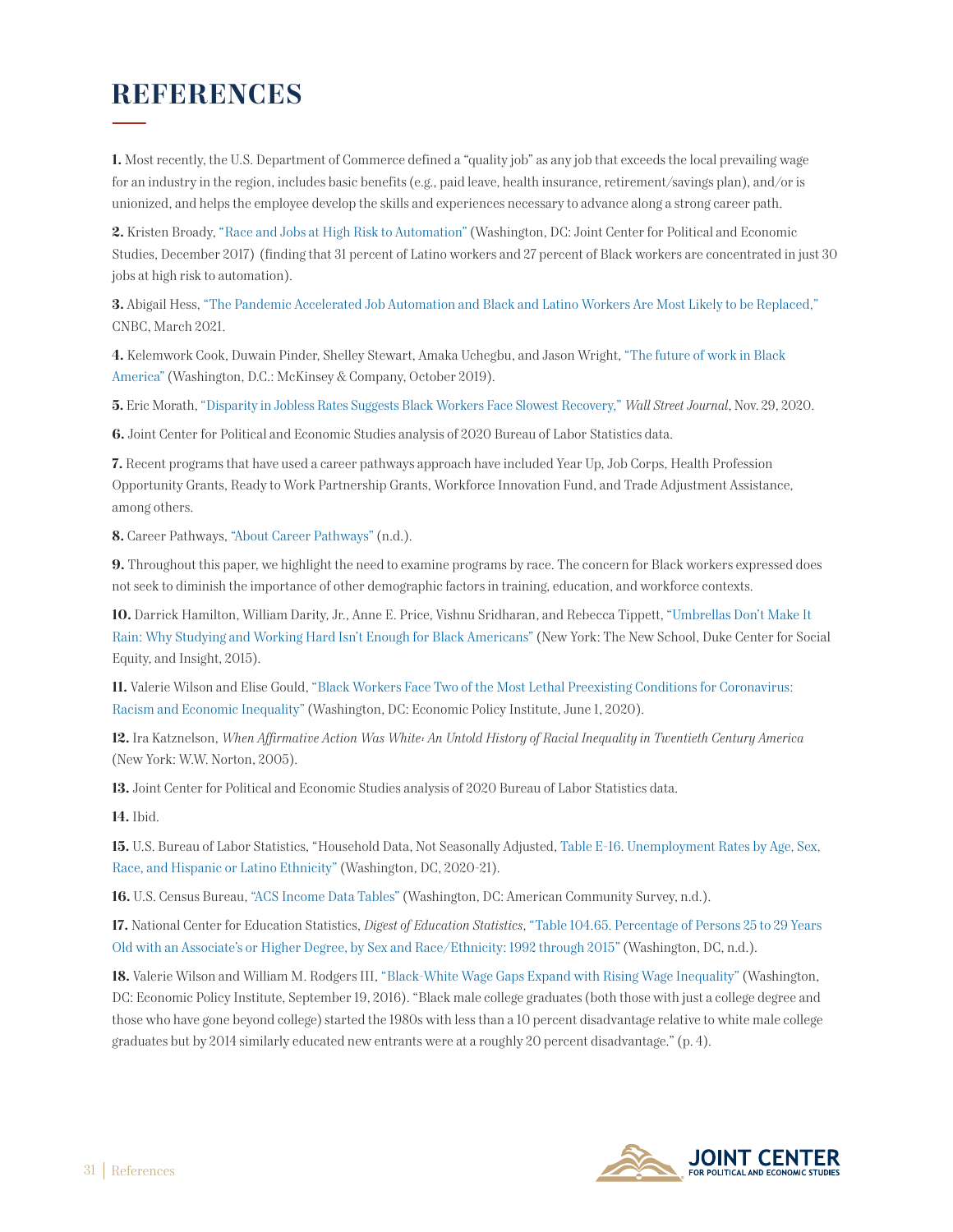**19.** Marianne Bertrand and Sendhil Mullainathan, ["Are Emily and Greg More Employable Than Lakisha and Jamal? A Field](https://www.aeaweb.org/articles?id=10.1257/0002828042002561) [Experiment on Labor Market Discrimination,"](https://www.aeaweb.org/articles?id=10.1257/0002828042002561) *American Economic Review*, 94 (4) (Sept. 2004): 991-1013. See also Katherine A. DeCelles, Sonia K. Kang, András Tilcsik, and Sora Jun, ["Whitened Resumés: Race and Self-Presentation in the Labor Market,"](http://www-2.rotman.utoronto.ca/facbios/file/Whitening%20MS%20R2%20Accepted.pdf)  *Administrative Science Quarterly*, 61 (3) (Sept. 2016): 496-502.

**20.** U.S. Bureau of Labor Statistics, ["Rising Educational Attainment among Blacks or African Americans in the Labor Force,](https://www.bls.gov/opub/ted/2019/rising-educational-attainment-among-blacks-or-african-americans-in-the-labor-force-1992-to-2018.htm) [1992 to 2018,"](https://www.bls.gov/opub/ted/2019/rising-educational-attainment-among-blacks-or-african-americans-in-the-labor-force-1992-to-2018.htm) *The Economics Daily*, Feb. 13, 2019.

**21.** U.S. Bureau of Labor Statistics, ["Home Health Aides and Personal Care Aides" and "Licensed Practical and Licensed](https://www.bls.gov/ooh/healthcare/home-health-aides-and-personal-care-aides.htm) [Vocational Nurses,"](https://www.bls.gov/ooh/healthcare/home-health-aides-and-personal-care-aides.htm) Occupational Outlook Handbook (Washington, DC, n.d.)

**22.** [Workforce Innovation and Opportunity Act,](https://uscode.house.gov/view.xhtml?path=/prelim@title29/chapter32&edition=prelim) 29 U.S.C. § 3112 (2014).

**23.** U.S. Department of Labor, ["Workforce Data Quality Initiative Grant Information"](http://www.doleta.gov/performance/workforcedatagrant09.cfm) (Washington, DC, 2020).

**24.** John Lindsay and Sara Babb, ["Measuring Employment Outcomes for Workforce Development"](https://www.usaid.gov/sites/default/files/documents/1865/Measuring_Employment_Outcomes_Briefing_Paper.pdf) (Washington, DC: FHI 360, Feb. 2015), 3-4; Urban Institute and the Center for What Works, ["Candidate Outcome Indicators: Employment Training /](https://www.urban.org/sites/default/files/employment_training.pdf)  [Workforce Development Program"](https://www.urban.org/sites/default/files/employment_training.pdf) (Washington, DC, n.d); Mac Taylor, ["Improving Workforce Education and Training Data in](https://lao.ca.gov/reports/2016/3494/improving-workforce-ed-data-081816.pdf)  [California](https://lao.ca.gov/reports/2016/3494/improving-workforce-ed-data-081816.pdf) (Sacramento, CA: Legislative Analyst's Office, August 2016), 7-8.

**25.** Louis S. Jacobson and Robert J. LaLonde, ["Using Data to Improve the Performance of Workforce Training"](https://www.brookings.edu/wp-content/uploads/2016/06/THP_JacobsonLaLondePaperF2_413.pdf) (Washington, DC: Brookings, 2013), 20; Kevin Hollenbeck and Wei-Jang Huang, ["Workforce Program Performance Indicators for The](https://research.upjohn.org/cgi/viewcontent.cgi?article=1027&context=up_technicalreports)  [Commonwealth of Virginia"](https://research.upjohn.org/cgi/viewcontent.cgi?article=1027&context=up_technicalreports) (Kalamazoo, MI: W.E. Upjohn Institute for Employment Research, 2008), xiii; Taylor, ["Improving](https://lao.ca.gov/reports/2016/3494/improving-workforce-ed-data-081816.pdf)  [Workforce Education and Training Data in California."](https://lao.ca.gov/reports/2016/3494/improving-workforce-ed-data-081816.pdf)

**26.** David S. Berman, "Piloting and Replicating What Works in Workforce Development: Using Performance Management and Evaluation to Identify Effective Programs," in *[Transforming U.S. Workforce Development Policies for the 21st Century](https://www.aspeninstitute.org/wp-content/uploads/2015/10/Transforming-US-Workforce-Development-Policies.pdf)*, Tammy Edwards, Todd Greene, Carl Van Horn, eds. (Atlanta: Federal Reserve Bank of Atlanta, 2015), 482-83.

**27.** Various research organizations conducted the studies on the assembled list.

**28.** [Workforce Innovation and Opportunity Act,](https://uscode.house.gov/view.xhtml?path=/prelim@title29/chapter32&edition=prelim) 29 U.S.C. §§3101-3333 (2014).

**29.** This finding is supported by a convening of experts, as summarized in Tim Harmon, ["Measuring Success, Career Pathways](https://www.clasp.org/sites/default/files/publications/2018/10/2018.10.3%20Measuring%20Success.pdf) [Research: Maximizing the Power of Career Pathways"](https://www.clasp.org/sites/default/files/publications/2018/10/2018.10.3%20Measuring%20Success.pdf) (Washington, DC: Center for Law and Social Policy, October 2018), 6.

**30.** Timothy Bartik and Kevin Hollenbeck, ["The Role of Public Policy in Skills Development of Black Workers in the 21st](https://research.upjohn.org/cgi/viewcontent.cgi?article=1081&context=up_workingpapers) [Century"](https://research.upjohn.org/cgi/viewcontent.cgi?article=1081&context=up_workingpapers) (Kalamazoo, MI: W.E. Upjohn Institute for Employment Research, August 2000), 3.

**31.** Marc Philpart and Kalima Rose, ["Strategies for Wraparound Services for African American Men Seeking Employment"](https://www.policylink.org/sites/default/files/Wraparound%20Services%20for%20African%20American%20Men%20Seeking%20Employment.pdf) (Oakland, CA: PolicyLink, 2015), 2.

**32.** Ibid.

**33.** Urban Institute and the Center for What Works, ["Candidate Outcome Indicators."](https://www.urban.org/sites/default/files/employment_training.pdf)

**34.** Manuela Ekowo and Iris Palmer, ["The Promise and Peril of Predictive Analytics in Higher Education"](https://na-production.s3.amazonaws.com/documents/Promise-and-Peril_4.pdf) (Washington, DC: New America, 2016), 19.

**35.** Rachel Zinn and Bryan Wilson, ["All Data Big and Small: Using Information to Guide Workforce Development,"](https://www.investinwork.org/-/media/Project/Atlanta/IAW/Files/volume-three/All-Data-Big-and-Small-Using-Information-to-Guide-Workforce-Development.pdf) in *Investing in America's Workforce: Improving Outcomes for Workers and Employers*, Stuart Andreason, Todd Greene, Heath Prince, Carl Van Horn, eds. (Atlanta: Federal Reserve Bank of Atlanta, 2018), 247.

**36.** William J. Mathis and Tina M. Trujillo, ["Lessons from NCLB for the Every Student Succeeds Act" \(Boulder, CO: National](https://files.eric.ed.gov/fulltext/ED574684.pdf) [Education Policy Center,](https://files.eric.ed.gov/fulltext/ED574684.pdf) 2016), 3.

**37.** Ibid.

**38.** Workforce Innovation and Opportunity Act, 29 U.S.C. § 310 (2014).

**39.** Ibid.